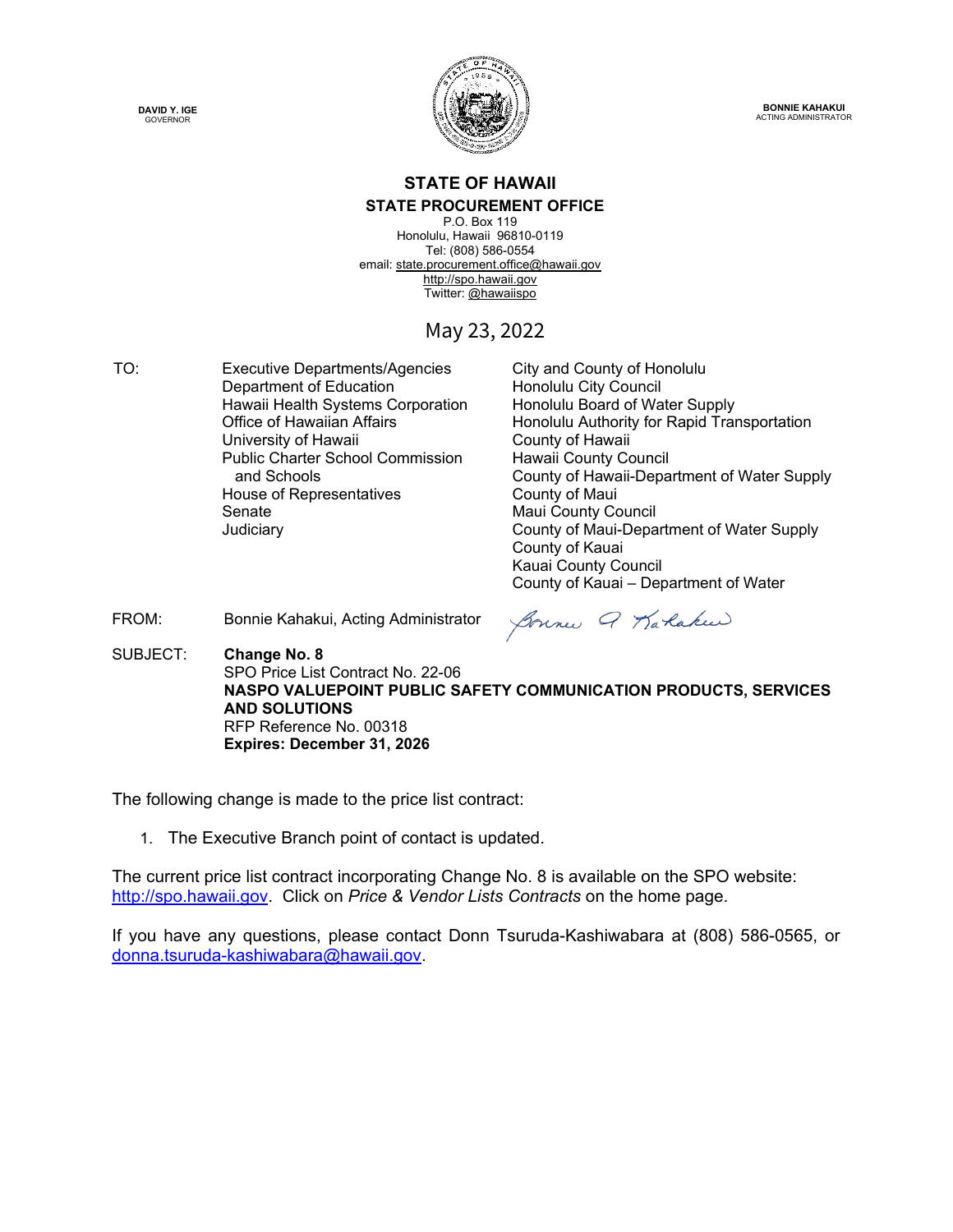### **WHERE TO FIND**

| Nonprofit, Contractors, Vendor Codes, Compliance, PCard5-6 |  |
|------------------------------------------------------------|--|
|                                                            |  |
|                                                            |  |
|                                                            |  |
|                                                            |  |
|                                                            |  |
|                                                            |  |

### Contractor's Information

| <b>American Power Systems LLC</b>                                  |    |
|--------------------------------------------------------------------|----|
| Aviat U.S. Inc.                                                    | 13 |
|                                                                    | 14 |
|                                                                    | 15 |
|                                                                    | 16 |
| <b>Freedom Communication Technologies Inc.</b>                     |    |
|                                                                    |    |
|                                                                    | 19 |
|                                                                    | 20 |
|                                                                    | 21 |
| <b>Microwave Networks Inc</b>                                      | 22 |
|                                                                    | 23 |
| <b>Power Products Unlimited LLC</b>                                | 24 |
| <b>Pyramid Design and Manufacturing dba Pyramid Communications</b> | 25 |
|                                                                    | 26 |
| <b>SIAE Microelettronica Inc.</b>                                  | 27 |
| <b>Tait North America Inc</b>                                      | 28 |
| <b>Watson Furniture Group Inc</b>                                  | 29 |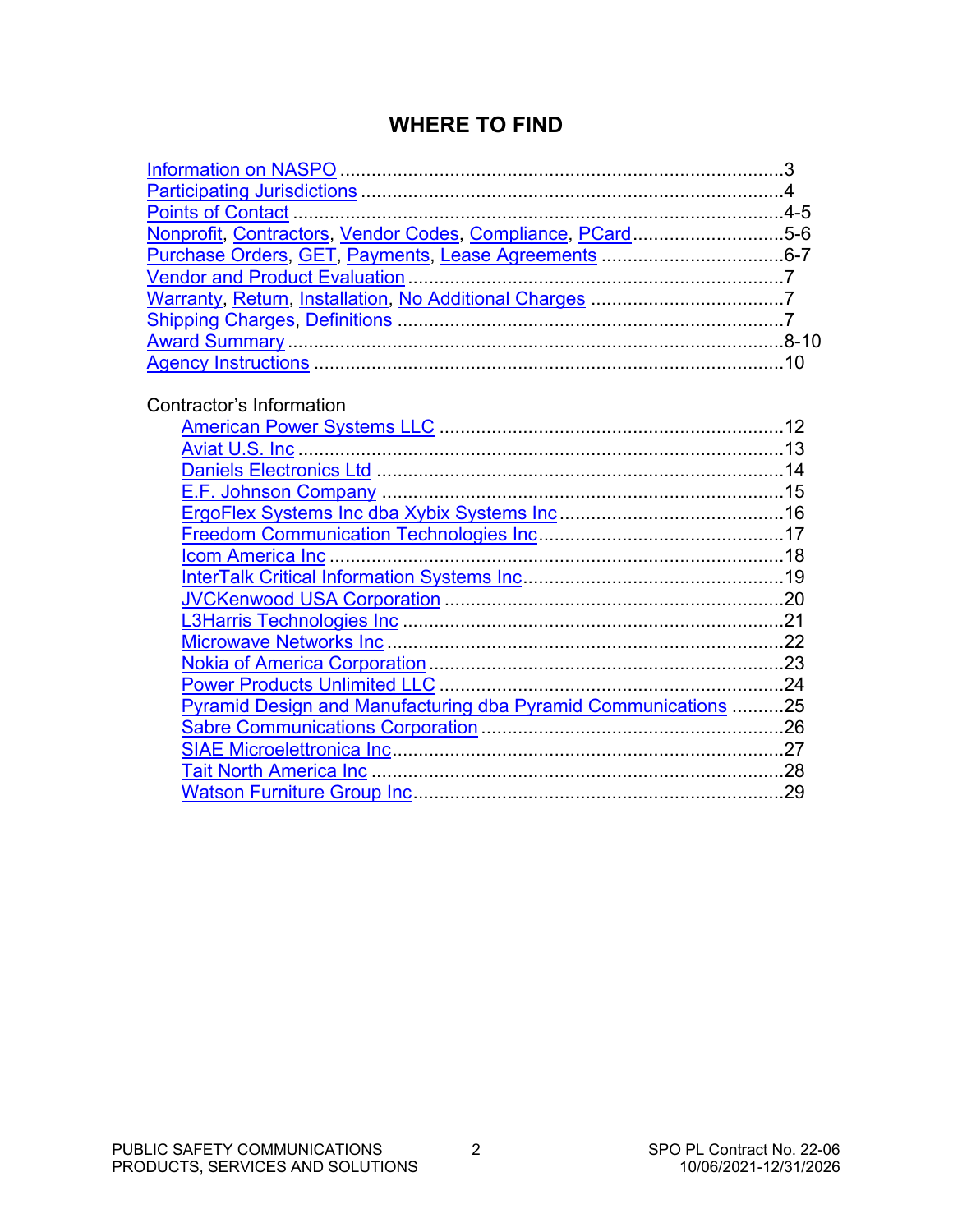#### **STATE OF HAWAII STATE PROCUREMENT OFFICE**

**SPO Price List Contract No. 22-06**

Replaces SPO Price List Contract No. 16-07 and 17-07 Includes Change No. 8 Effective: 05/23/2022

### *THIS CONTRACT IS FOR AUTHORIZED BUSINESS USE ONLY*

### <span id="page-2-0"></span>**NASPO VALUEPOINT Public Safety Communications Products, Services and Solutions** (RFP Reference No. 00318) **October 6, 2021 to December 31, 2026**

#### **INFORMATION ON NASPO VALUEPOINT**

The NASPO ValuePoint Cooperative Purchasing Organization is a multi-state contracting consortium of state governments, including local governments, of which the State of Hawaii is a member. NASPO ValuePoint Purchasing Organization seeks to achieve price discounts by combining the requirements of multi-state governmental agencies, and cost-effective and efficient acquisition of quality products and services.

The State of Washington is the current lead agency and contract administrator for the NASPO ValuePoint Public Safety Communications Products, Services and Solutions. A request for competitive sealed proposals was issued on behalf of NASPO ValuePoint Cooperative Purchasing Organization and contracts were awarded to (28) qualified Contractors.

The purpose of this contract is to provide radio (P-25), conventional analog portable (non-P25), vehicular repeater systems (VRS) P25, dispatch consoles, microwave radio, interoperability gateway devices, power supply products and solutions, test equipment, monitoring and alarm equipment, furniture dispatch console, equipment shelters, and towers.

For additional information on this contract, visit the NASPO ValuePoint website at [https://www.naspovaluepoint.org/portfolio/public-safety-communications-products-services-and](https://www.naspovaluepoint.org/portfolio/public-safety-communications-products-services-and-solutions/)[solutions/.](https://www.naspovaluepoint.org/portfolio/public-safety-communications-products-services-and-solutions/)

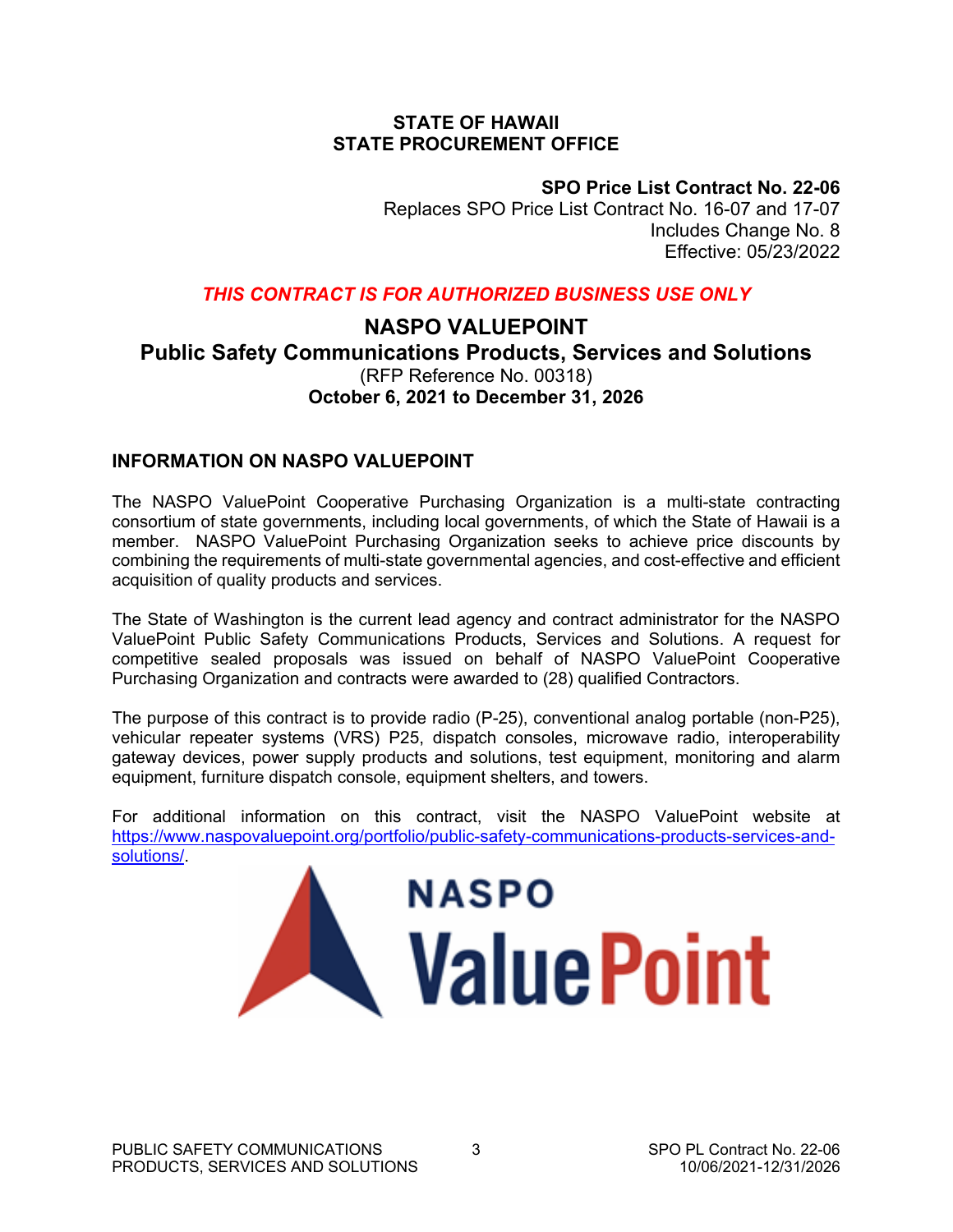<span id="page-3-0"></span>**PARTICIPATING JURISDICTIONS** listed below have signed a cooperative agreement with the SPO and are authorized to utilize this price list contract.

| <b>Executive Departments/Agencies</b>               | City and County of Honolulu                   |
|-----------------------------------------------------|-----------------------------------------------|
| Department of Education                             | <b>Honolulu City Council</b>                  |
| Hawaii Health Systems Corporation                   | Honolulu Board of Water Supply                |
| <b>Office of Hawaiian Affairs</b>                   | Honolulu Authority for Rapid Transportation   |
| University of Hawaii                                | County of Hawaii                              |
| <b>Public Charter School Commission and Schools</b> | <b>Hawaii County Council</b>                  |
| House of Representatives                            | County of Hawaii – Department of Water Supply |
| Senate                                              | County of Maui                                |
| Judiciary                                           | <b>Maui County Council</b>                    |
|                                                     | County of Maui – Department of Water Supply   |
|                                                     | County of Kauai                               |
|                                                     | Kauai County Council                          |
|                                                     | County of Kauai – Department of Water         |

The participating jurisdictions are not required but may purchase from this price list contract, and requests for exception from the contract are not required. Participating jurisdictions can purchase from other contractors; however, HRS chapter 103D, and the procurement rules apply to purchases by using the applicable method of procurement and its procedures, such as small purchases or competitive sealed bidding. The decision to use this contract or to solicit pricing from other sources is at the discretion of the participating jurisdiction.

**POINT OF CONTACT**. Questions regarding the products listed, ordering, pricing and status should be directed to the contractor(s).

| <b>Jurisdiction</b>          | <b>Name</b>                | <b>Telephone</b> | <b>Fax</b> | E-mail                              |
|------------------------------|----------------------------|------------------|------------|-------------------------------------|
| Executive                    | Donn Tsuruda-              | 586-0565         | 586-0570   | donna.tsuruda-                      |
|                              | Kashiwabara                |                  |            | kashiwabara@hawaii.gov              |
| <b>DOE</b>                   | <b>Procurement Staff</b>   | 675-0130         | 675-0133   | G-OFS-DOE-Procurement@k12.hi.us     |
| <b>HHSC</b>                  | Nancy Delima               | 359-0994         |            | ndelima@hhsc.org                    |
| <b>OHA</b>                   | <b>Christopher Stanley</b> | 594-1833         | 594-1865   | chriss@oha.org                      |
| <b>UH</b>                    | Karlee Hisashima           | 956-8687         | 956-2093   | karlee@hawaii.edu                   |
| <b>Public Charter School</b> | Danny Vasconcellos         | 586-3775         | 586-3776   | danny.vasconcellos@spcsc.hawaii.gov |
| Commission and               |                            |                  |            |                                     |
| <b>Schools</b>               |                            |                  |            |                                     |
| House                        | <b>Brian Takeshita</b>     | 586-6423         | 586-6401   | takeshita@capitol.hawaii.gov        |
| Senate                       | Carol Taniguchi            | 586-6720         | 586-6719   | c.taniguchi@capitol.hawaii.gov      |
| Judiciary                    | Tritia Cruz                | 538-5805         | 538-5802   | tritia.l.cruz@courts.hawaii.gov     |
| C&C of Honolulu              | Procurement                | 768-5535         | 768-3299   | bfspurchasing@honolulu.gov          |
|                              | <b>Specialist</b>          |                  |            |                                     |
| Honolulu City Council        | Kendall Amazaki, Jr.       | 768-5084         |            | kamazaki@honolulu.gov               |
|                              | Nanette Saito              | 768-5085         | 768-5011   | nsaito@honolulu.gov                 |

Procurement questions or concerns may be directed as follows: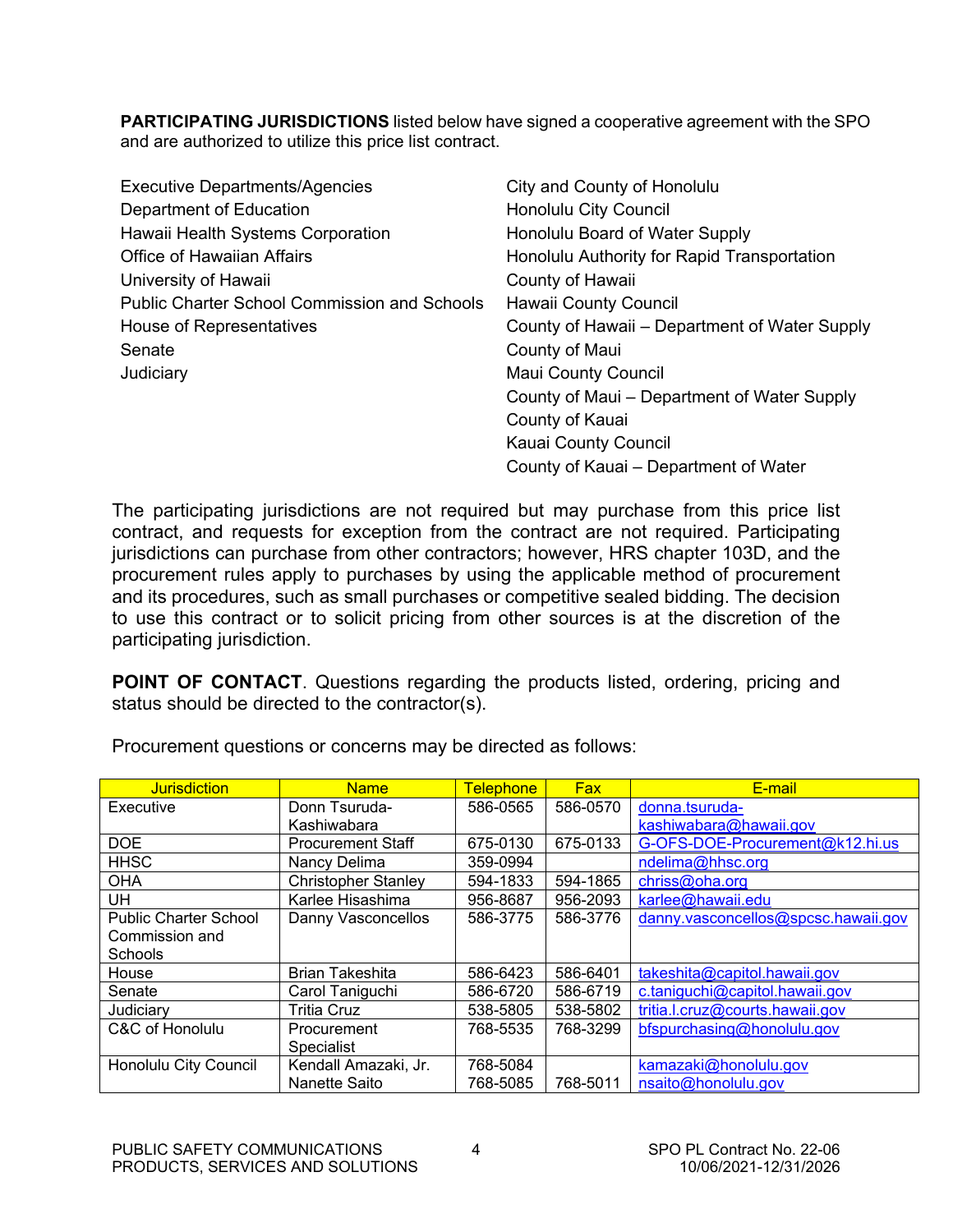<span id="page-4-0"></span>

| Honolulu Board of<br><b>Water Supply</b> | <b>Procurement Office</b> | 748-5071         |            | fn procurement@hbws.org         |
|------------------------------------------|---------------------------|------------------|------------|---------------------------------|
| <b>Jurisdiction</b>                      | <b>Name</b>               | <b>Telephone</b> | <b>Fax</b> | E-mail                          |
| <b>HART</b>                              | Dean Matro                | 768-6246         |            | dean.matro@honolulu.gov         |
| County of Hawaii                         | Diane Nakagawa            | 961-8440         |            | diane.nakagawa@hawaiicounty.gov |
| <b>Hawaii County Council</b>             | Diane Nakagawa            | 961-8440         |            | diane.nakagawa@hawaiicounty.gov |
| County of Hawaii-                        | Ka'iulani L. Matsumoto    | 961-8050         | 961-8657   | kmatsumoto@hawaii.dws.org       |
| Department of Water                      |                           | x224             |            |                                 |
| Supply                                   |                           |                  |            |                                 |
| County of Maui                           | Jared Masuda              | 463-3816         |            | jared.masuda@co.maui.hi.us      |
| <b>Maui County Council</b>               | Marlene Rebugio           | 270-7838         |            | marlene.rebugio@mauicounty.us   |
| County of Maui-                          | Kenneth L. Bissen         | 270-7684         | 270-7136   | ken.bissen@co.maui.hi.us        |
| Department of Water                      |                           |                  |            |                                 |
| Supply                                   |                           |                  |            |                                 |
| County of Kauai                          | Ernest Barreira           | 241-4295         | 241-6297   | ebarreira@kauai.gov             |
| Kauai County Council                     | Codie Tabalba             | 241-4193         | 241-6349   | ctabalba@kauai.gov              |
|                                          | Scott Sato                | 241-4810         | 241-6349   | ssato@kauai.gov                 |
| County of Kauai-                         | Marcelino Soliz           | 245-5470         | 241-5813   | msoliz@kauaiwater.org           |
| Department of Water                      |                           |                  |            |                                 |

**USE OF PRICE & VENDOR LIST CONTRACTS BY NONPROFIT ORGANIZATIONS.** Pursuant to HRS §103D-804, nonprofit organizations with current purchase of service contracts (HRS chapter 103F) have been invited to participate in the SPO price & vendor lists contracts.

A listing of these nonprofit organizations is available at the SPO website: [http://spo.hawaii.gov.](http://spo.hawaii.gov/) Click on *For Vendors > Non-Profits > Cooperative Purchasing Program > View the list of qualifying nonprofits eligible to participate in cooperative purchasing.*

If a nonprofit wish to purchase from a SPO price or vendor list contract, the nonprofit must obtain approval from each Contractor, i.e., participation must be mutually agreed upon. A Contractor may choose to deny participation by a nonprofit. Provided, however, if a nonprofit and Contractor mutually agree to this arrangement, it is understood that the nonprofit will retain its right to purchase from other than a SPO price or vendor list Contractor(s).

**CONTRACTORS.** The authorized contractors are listed in this price list contract. They have signed a Master Agreement with the State of Washington and a Participating Addendum with the Hawaii State Procurement Office.

- American Power Systems LLC L3Harris Technologies Inc
- 
- 
- 
- 
- 
- 
- Aviat U.S. Inc Microwave Networks Inc
- Daniels Electronics Ltd Nokia of America Corporation
- E.F. Johnson Company  **Power Products Limited LLC**
- ErgoFlex Systems Inc dba Xybix Systems Inc Pyramid Design and Manufacturing dba Pyramid **Communications**
- Icom America Inc  **Sabre Communications Corporation**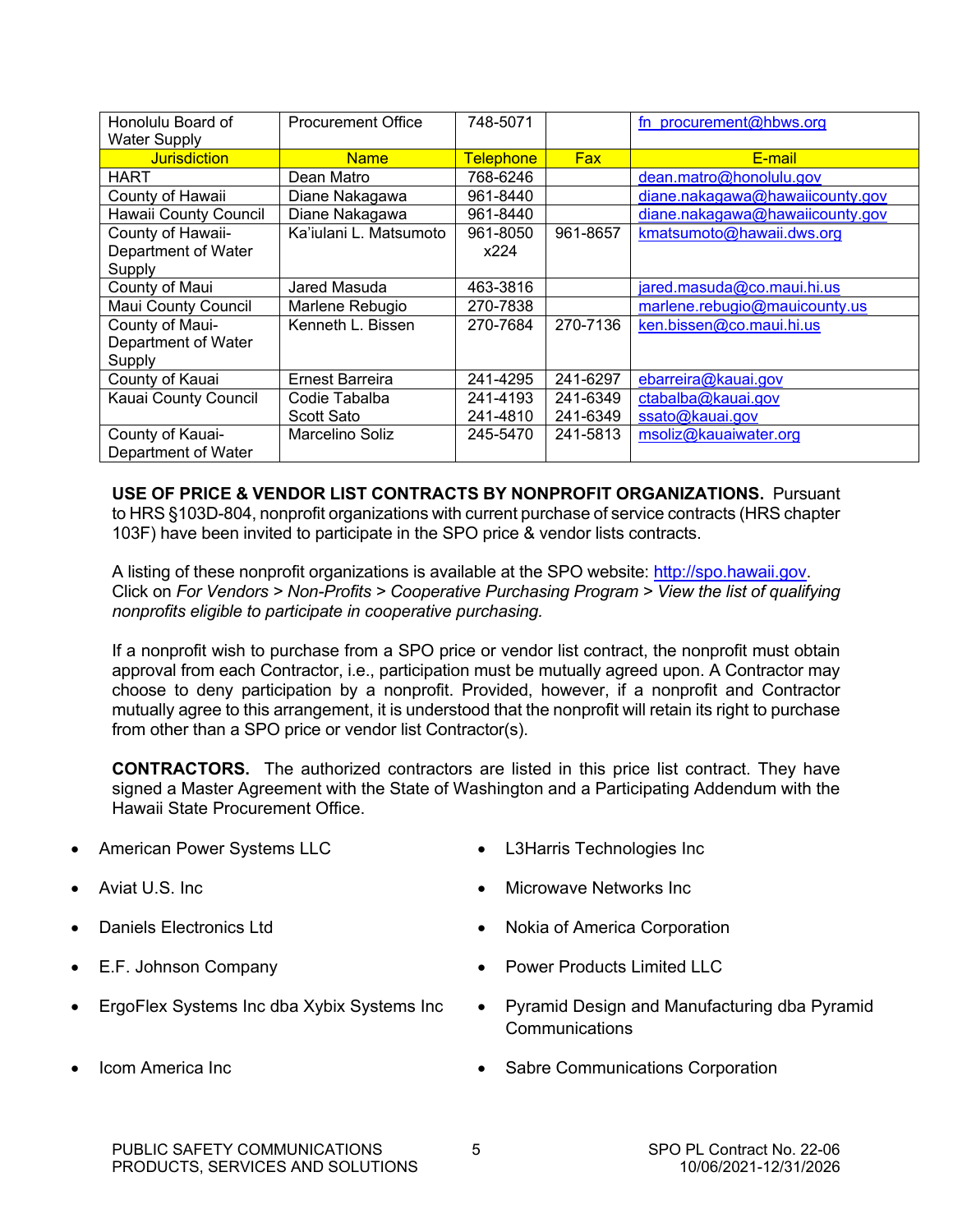- <span id="page-5-0"></span>• InterTalk Critical Information Systems Inc • SIAE Microelettronica Inc
- JVCKenwood USA Corporation Tait North America Inc
	- Freedom Communication Technologies Inc Watson Furniture Group Inc
- 
- -

**VENDOR CODES** for annotation on purchase orders are obtainable from the *Alphabetical Vendor Edit Table* available at your department's fiscal office. Agencies are cautioned that the remittance address on an invoice may be different from the address of the vendor code annotated on the purchase order.

**COMPLIANCE PURSUANT TO HRS §103D-310(c).** Prior to awarding this contract, the SPO verified compliance of the Contractor(s) named in the SPO Price List Contract No. 22-06. *No further compliance verification is required prior to issuing a contract, purchase order, or pCard payment when utilizing this contract.*

**PURCHASING CARD (pCard).** The State of Hawaii Purchasing Card (pCard) is required to be used by the Executive departments/agencies, excluding DOE, HHSC, OHA and UH for orders totaling less than \$2,500. For purchases of \$2,500 or more, agencies may use the pCard, subject to its credit limit, or issue a purchase order.

**PURCHASE ORDERS** may be issued for purchases \$2,500 or more, and for Contractors who either do not accept the pCard, set minimum order requirements before accepting the pCard for payment, or charge its customers a transaction fee for the usage.

**SPO PL CONTRACT NO. 22-06** & **NASPO VALUEPOINT MASTER AGREEMENT NUMBER 00318** shall be typed on purchase orders issued against this price list contract**.** For pCard purchases, the SPO PL Contract No. 22-06 and the NASPO ValuePoint Master Agreement Number shall be notated on the appropriate transaction document.

**STATE GENERAL EXCISE TAX (GET) AND COUNTY SURCHARGE** shall not exceed the following rates if the seller elects to pass on the charges to its customers. The GET is not applied to shipping or delivery charges.

| County                                           | County<br>Surcharge<br><b>Tax Rate</b> | <b>State</b><br><b>GET</b> | Max Pass-<br>On Tax<br>Rate | <b>Expiration of Surcharge</b><br><b>Tax Rate</b> |
|--------------------------------------------------|----------------------------------------|----------------------------|-----------------------------|---------------------------------------------------|
| C&C of Honolulu                                  | 0.50%                                  | 4.0%                       | 4.7120%                     | 12/31/2030                                        |
| Hawaii                                           | 0.50%                                  | 4.0%                       | 4.7120%                     | 12/31/2030                                        |
| County of Maui<br>(including Molokai &<br>Lanai) | 0.0%                                   | 4.0%                       | 4.1666%                     | No county surcharge                               |
| Kauai                                            | 0.50%                                  | 4.0%                       | 4.7120%                     | 12/31/2030                                        |

The GET or use tax and county surcharge may be added to the invoice as a separate line item and shall not exceed the current max pass-on tax rate(s) for each island.

County surcharges on State General Excise (GE) tax or Use Tax may be visibly passed on but are not required. For more information on county surcharges and the max pass-on tax rate,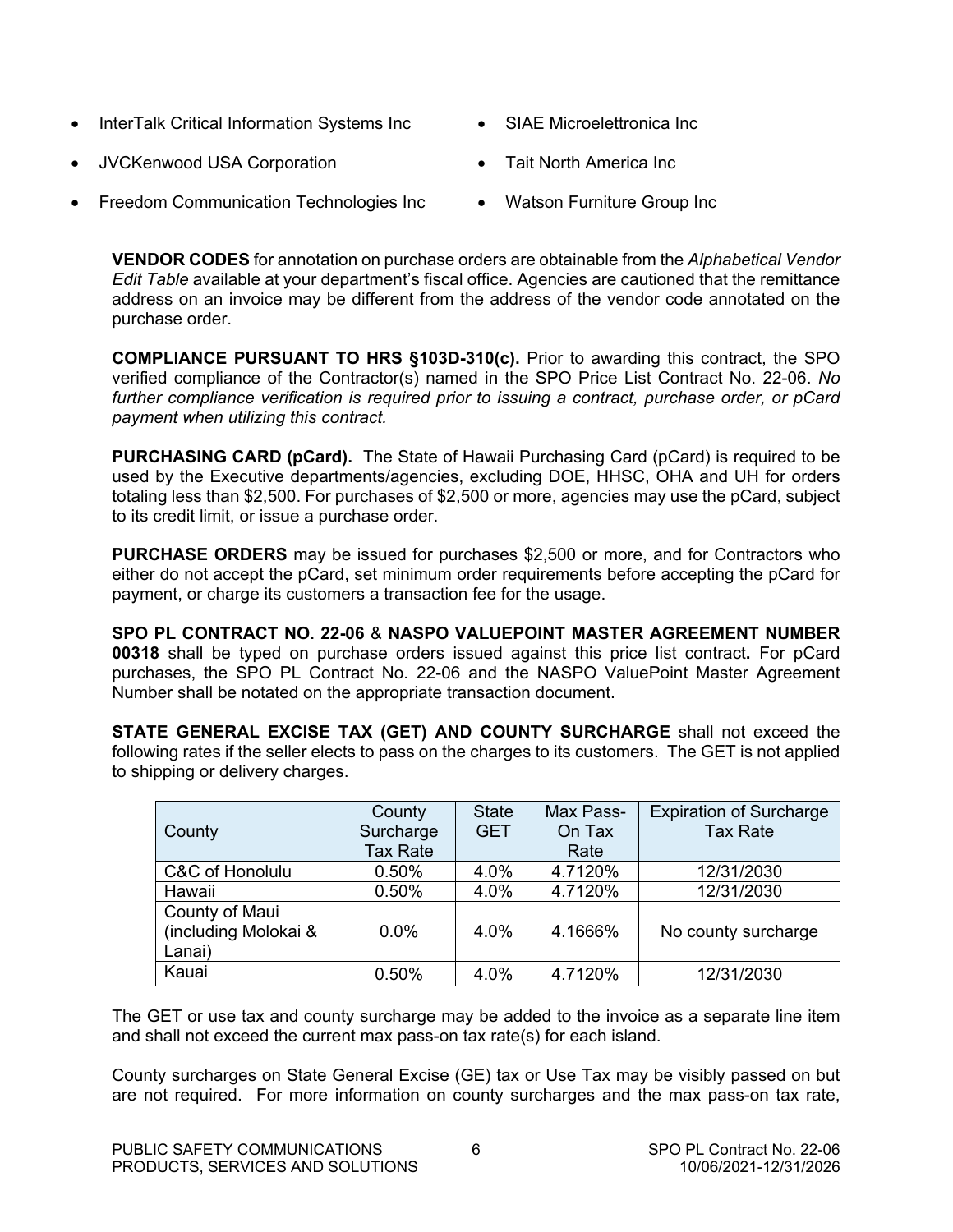<span id="page-6-0"></span>please visit the Department of Taxation's website at [http://tax.hawaii.gov/geninfo/countysurcharge.](http://tax.hawaii.gov/geninfo/countysurcharge)

**PAYMENTS** are to be made to the Contractor(s) remittance address. HRS §103-10 provides that the State shall have thirty (30) calendar days after receipt of invoice or satisfactory completion of contract to make payment. Payments may also be made via pCard.

If purchasing agency fails to make timely payment(s), Contractor may invoice purchasing agency in the amount of one percent (1%) per month on the amount overdue or a minimum of \$1. Payment will not be considered late if a check or warrant is mailed within the time specified.

**LEASE AGREEMENTS** are not allowed under this contract.

**VENDOR AND PRODUCT EVALUATION** form, SPO-012, for the purpose of addressing concerns on this vendor list contract, is available to agencies at the SPO website: [http://spo.hawaii.gov.](http://spo.hawaii.gov/) Click on *Forms* on the home page.

**PRICE OR VENDOR LIST CONTRACT AVAILABLE ON THE INTERNET** at the SPO website: [http://spo.hawaii.gov.](http://spo.hawaii.gov/) Click on *Price & Vendor List Contracts* on the home page.

**WARRANTY.** Minimum warranty of no less than (1) year for any goods/services included in this contract. Additional warranty options may be provided if included in the Contractor's Master Agreement.

**RETURNS.** Purchasing agency may return unopened or unused (non-specialty) Public Safety Radio products within ten (10) business days of receipt for full credit, minus any freight or restocking fee. In such event, Contractor is responsible for shipping costs pertaining to any defective Public Safety Radio Products that are returned.

**INSTALLATION**. Installation shall be performed by Contractor in a professional manner in accordance with industry standard best practices. The premises shall be left in a neat, clean, and undamaged condition. Purchasing agency reserves the right to require Contractor to repair any damage caused during installation or provide full compensation as determined by the purchasing agency.

**NO ADDITIONAL CHARGES**. Unless otherwise specified herein, Contractor shall not include or impose any additional charges including, but not limited to handling, or payment processing.

**SHIPPING CHARGES**. Contractor shall ship all goods purchased pursuant to this contract FOB Purchasing Agency's specified destination. Shipping charges must be mutually agreed to between Purchasing Agency and Contractor and shall be added as a separate line item on the Contractor's invoice. Contractor shall bear all risk of loss, damage, or destruction of the goods ordered hereunder that occurs prior to delivery, except loss or damage attributable to Purchasing Entity's fault or negligence.

#### **DEFINITIONS**

"**P25**" or "**Project 25**" is defined as the suite of standards for digital radio communications for public safety as defined by the Department of Homeland Security.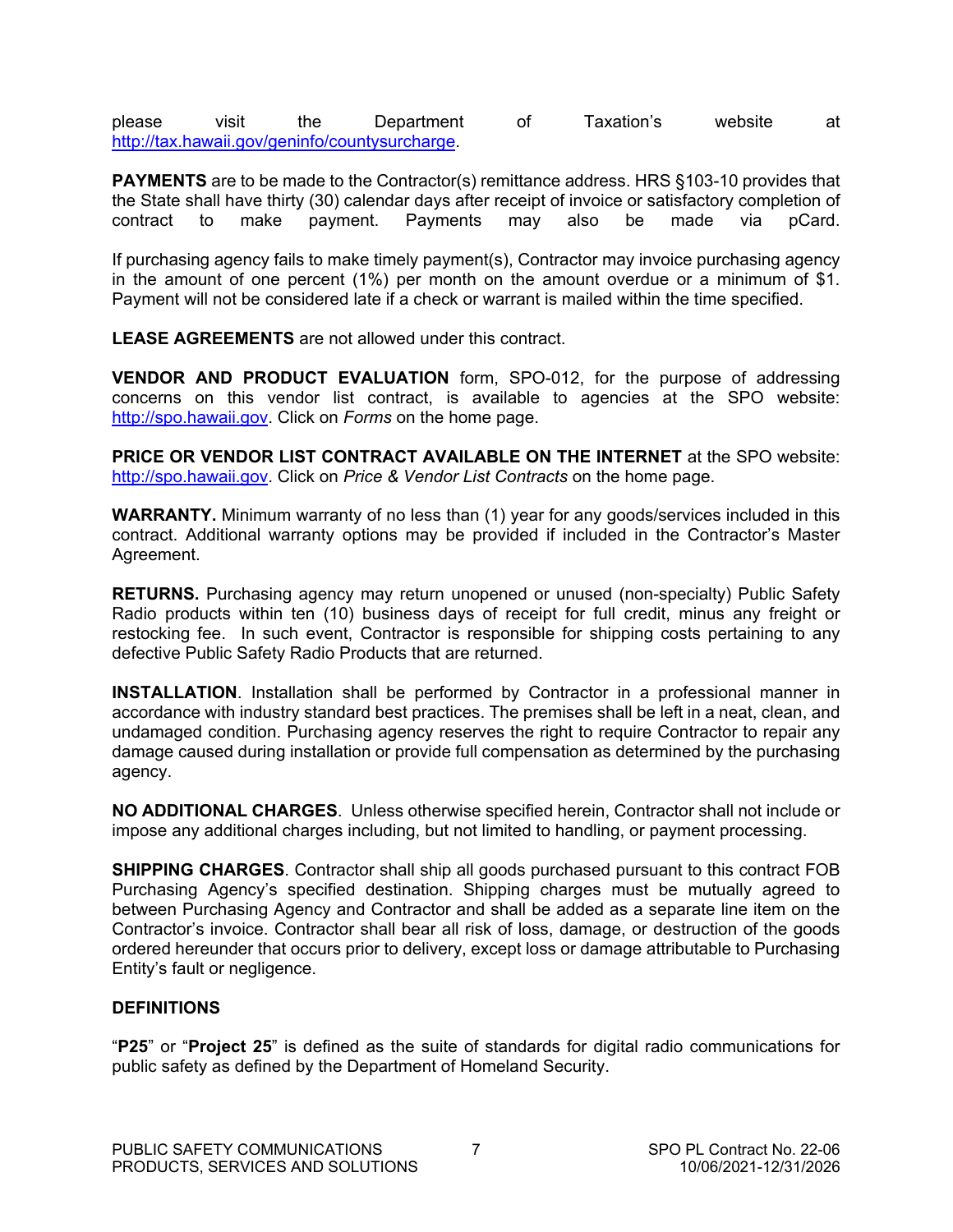<span id="page-7-0"></span>

| <b>AWARD SUMMARY</b><br><b>SERVICES BY CONTRACTOR</b>                          |                                                                                                                                |  |  |
|--------------------------------------------------------------------------------|--------------------------------------------------------------------------------------------------------------------------------|--|--|
| <b>CATEGORY</b>                                                                | <b>CONTRACTOR NAME</b>                                                                                                         |  |  |
| 1. Radio (P-25)                                                                |                                                                                                                                |  |  |
| 1.1 Radio Sub-Category: Single -Band Portable<br>Radio (P25)                   | E.F. Johnson Company, Icom America<br>Inc, JVCKenwood USA Corporation,<br>L3Harris Technologies Inc, Tait North<br>America Inc |  |  |
| 1.2 Radio Sub-Category: Single -Band Mobile<br>Radio (P25)                     | E.F. Johnson Company, Icom America<br>Inc, JVCKenwood USA Corporation,<br>L3Harris Technologies Inc, Tait North<br>America Inc |  |  |
| 1.3 Radio Sub-Category: Single-Band Desktop<br>Radio (P25)                     | E.F. Johnson Company, Icom America<br>Inc, JVCKenwood USA Corporation                                                          |  |  |
| 1.4 Radio Sub-Category: Multi-Band Portable<br>Radio (P25)                     | E.F. Johnson Company, L3Harris<br>Technologies Inc                                                                             |  |  |
| 1.5 Radio Sub-Category: Multi-Band Mobile<br>Radio (P25)                       | E.F. Johnson Company, JVCKenwood<br><b>USA Corporation</b>                                                                     |  |  |
| 1.6 Radio Sub-Category: Multi-Band Desktop<br>Radio (P25)                      | E.F. Johnson Company, JVCKenwood<br><b>USA Corporation, L3Harris</b><br>Technologies Inc                                       |  |  |
| 1.7 Radio Sub-Category: Base Station/Repeater<br>$(P25)^*$                     | Daniels Electronics Ltd, E.F. Johnson<br>Company, L3Harris Technologies Inc,<br><b>Tait North America Inc</b>                  |  |  |
| 2. Conventional Analog Portable (Non-P25)                                      |                                                                                                                                |  |  |
| 2.1 Radio Sub-Category: Conventional Analog<br>Portable (Non-P25)              | E.F. Johnson Company, Icom America<br>Inc, JVCKenwood USA Corporation,<br><b>Tait North America Inc</b>                        |  |  |
| 2.2 Radio Sub-Category: Conventional Analog<br>Mobile (Non-P25)                | E.F. Johnson Company, Icom America<br>Inc, JVCKenwood USA Corporation,<br><b>Tait North America Inc</b>                        |  |  |
| 2.3 Radio Sub-Category: Conventional Analog<br>Desktop (Non-P25)               | E.F. Johnson Company, Icom America<br>Inc, JVCKenwood USA Corporation                                                          |  |  |
| 2.4 Radio Sub-Category: Conventional Analog<br>Base Station/Repeater (Non-P25) | Daniels Electronics Ltd, Icom America<br>Inc, JVCKenwood USA Corporation,<br>Tait North America Inc                            |  |  |
| 3. Vehicular Repeater Systems (VRS) P25*                                       | <b>Pyramid Communications</b>                                                                                                  |  |  |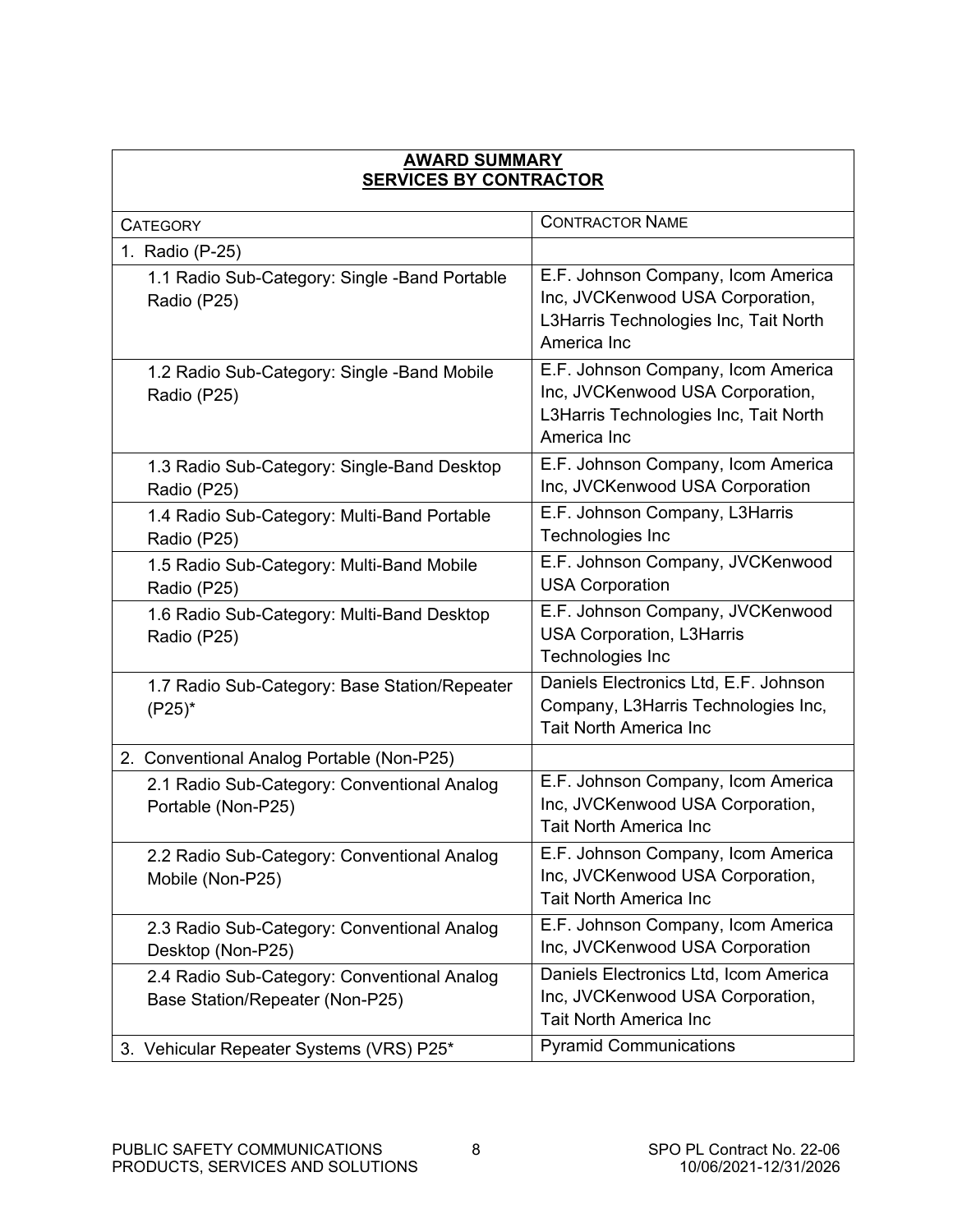| 4. Dispatch Consoles                                                                     | Company, L3Harris<br>E.F. Johnson<br>Critical<br>Technologies Inc, InterTalk<br><b>Information Systems Inc</b> |
|------------------------------------------------------------------------------------------|----------------------------------------------------------------------------------------------------------------|
| 5. Microwave Radio                                                                       |                                                                                                                |
| 5.1 Microwave Sub-Category: Carrier Grade,<br>Packet data (Native IP)                    | Aviat U.S. Inc, Microwave Networks Inc,<br>Nokia of America Corporation, SIAE<br>Microelettronica Inc          |
| 5.2 Microwave Sub-Category: Network Grade                                                | Aviat U.S. Inc, Microwave Networks Inc,<br>Nokia of America Corporation, SIAE<br>Microelettronica Inc          |
| 5.3 Microwave Sub-Category: Native IP, Sub<br>5.925 GHz                                  | <b>SIAE</b><br><b>Networks</b><br>Microwave<br>Inc,<br>Microelettronica Inc                                    |
| 5.4 Microwave Sub-Category: Native IP, 900<br><b>MHz</b>                                 | Not Available                                                                                                  |
| 5.5 Microwave Radio Sub-Category: Carrier<br>Grade, Native Time Division Multiplex (TDM) | Aviat U.S. Inc, Microwave Networks Inc,<br>Nokia of America Corporation                                        |
| 6. Interoperability Gateway Devices                                                      | E.F. Johnson Company                                                                                           |
| 7. Power Supply Products & Solutions                                                     |                                                                                                                |
| 7.1 DC Power System Solutions                                                            | American Power Systems LLC, Power<br><b>Products Unlimited LLC</b>                                             |
| 7.2 VRLA (Valve Regulated Lead Acid) Battery<br><b>Systems Solutions</b>                 | American Power Systems LLC, Power<br><b>Products Unlimited LLC</b>                                             |
| 7.3 Rack-Mounted Distribution Panels                                                     | American Power Systems LLC, Power<br><b>Products Unlimited LLC</b>                                             |
| 7.4 Converters/Inverters                                                                 | American Power Systems LLC, Power<br><b>Products Unlimited LLC</b>                                             |
| 8. Test Equipment                                                                        |                                                                                                                |
| 8.1 Test Equipment Sub-Category: Multifunction<br><b>Radio Test Set</b>                  | Freedom Communication Technologies<br>Inc                                                                      |
| 8.2 Test Equipment Sub-Category: Specialized<br><b>RF</b> Instruments                    | Not Available                                                                                                  |
| 9. Monitoring & Alarm Equipment                                                          | Not Available                                                                                                  |
| 9.1 Monitoring & Alarm Sub-Category:<br>Environmental                                    | Not Available                                                                                                  |
| 9.2 Monitoring & Alarm Sub-Category: Radio<br><b>Network</b>                             | Not Available                                                                                                  |
| 10. Furniture, Dispatch Console                                                          | ErgoFlex Systems Inc, Watson Furniture<br>Group Inc                                                            |
| 11. Equipment Shelters                                                                   |                                                                                                                |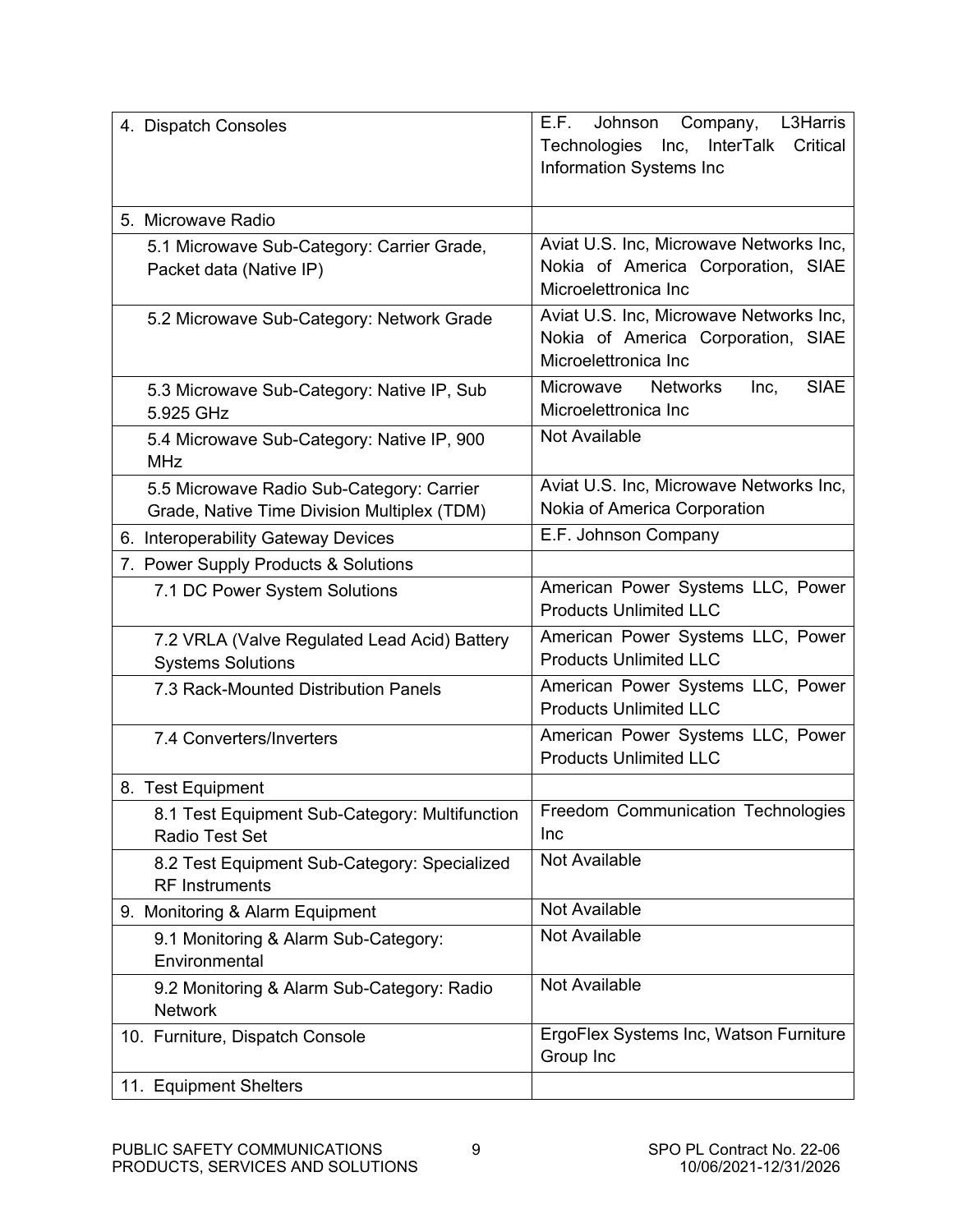<span id="page-9-0"></span>

| 11.1 Equipment Shelter Sub-Category: Ballasted                                            | Not Available                    |  |
|-------------------------------------------------------------------------------------------|----------------------------------|--|
| 11.2 Equipment Shelter Sub-Category: Concrete                                             | Sabre Communications Corporation |  |
| 11.3 Equipment Shelter Sub-Category:<br>Fiberglass                                        | Not Available                    |  |
| 11.4 Equipment Shelter Sub-Category: Framed,<br>Light Weight                              | Not Available                    |  |
| 11.5 Equipment Shelter Sub-category: Outdoor<br>Cabinet                                   | Not Available                    |  |
| 12. Towers                                                                                | Not Available                    |  |
| 12.1 Tower Overall Specifications                                                         | Not Available                    |  |
| 12.2 Towers Sub-Category: Accessories &                                                   | Not Available                    |  |
| Appurtenances                                                                             |                                  |  |
| 12.3 Towers Sub-Category:                                                                 | Not Available                    |  |
| Deployable/Temporary                                                                      |                                  |  |
| 12.4 Tower Sub-Category: Guyed                                                            | Sabre Communications Corporation |  |
| 12.5 Tower Sub-Category: Guyed, Light                                                     | Sabre Communications Corporation |  |
| 12.6 Tower Sub-Category: Lattice                                                          | Sabre Communications Corporation |  |
| 12.7 Tower Sub-Category: Lattice, Light                                                   | Sabre Communications Corporation |  |
| 12.8 Tower Sub-Category: Monopole                                                         | Sabre Communications Corporation |  |
| 12.9 Tower Sub-Category: Passive Microwave                                                | Not Available                    |  |
| Repeater                                                                                  |                                  |  |
| *Only Radio Manufacturers who receive an award in 1.7 Sub-Category: Base Station/Repeater |                                  |  |

*and Category 3: Dispatch Console may have the opportunity to offer a turnkey (complete) radio solution and advance to the next evaluation phase. A radio solution may include an upgrade to existing system or a brand new system.*

### **AGENCY INSTRUCTIONS FOR PRICE QUOTES**

- 1. Solicit to all vendors listed in the category of Services by Contractor.
- 2. Complete the Uniform Request for Quotes [\(http://spo.hawaii.gov/wp](http://spo.hawaii.gov/wp-content/uploads/2022/02/Price-List-22-06-UNIFORM-REQUEST-FOR-QUOTES-04-18-2022.docx)[content/uploads/2022/02/Price-List-22-06-UNIFORM-REQUEST-FOR-QUOTES-04-18-](http://spo.hawaii.gov/wp-content/uploads/2022/02/Price-List-22-06-UNIFORM-REQUEST-FOR-QUOTES-04-18-2022.docx) [2022.docx\)](http://spo.hawaii.gov/wp-content/uploads/2022/02/Price-List-22-06-UNIFORM-REQUEST-FOR-QUOTES-04-18-2022.docx)
- 3. Personnel conducting or participating in utilizing Price List Contract No. 22-06 is responsible to complete form SPO-010, *Record of Procurement*.
- 4. If award is not made to the lowest responsive, responsible bidder, written justification is explained in Part D.
- 5. The completed Form SPO-010 is stored in the agency's procurement/contract file.
- 6. Award is based on best value.

**CONSIDERATION OF QUOTES.** Agencies shall consider all responsive and responsible quotes received. An award shall be made to the authorized Contractor or authorized reseller based on lowest price. If the lowest price does not meet the agencies specification requirement, the award may be made to the authorized contractor or authorized reseller whose offer represents the best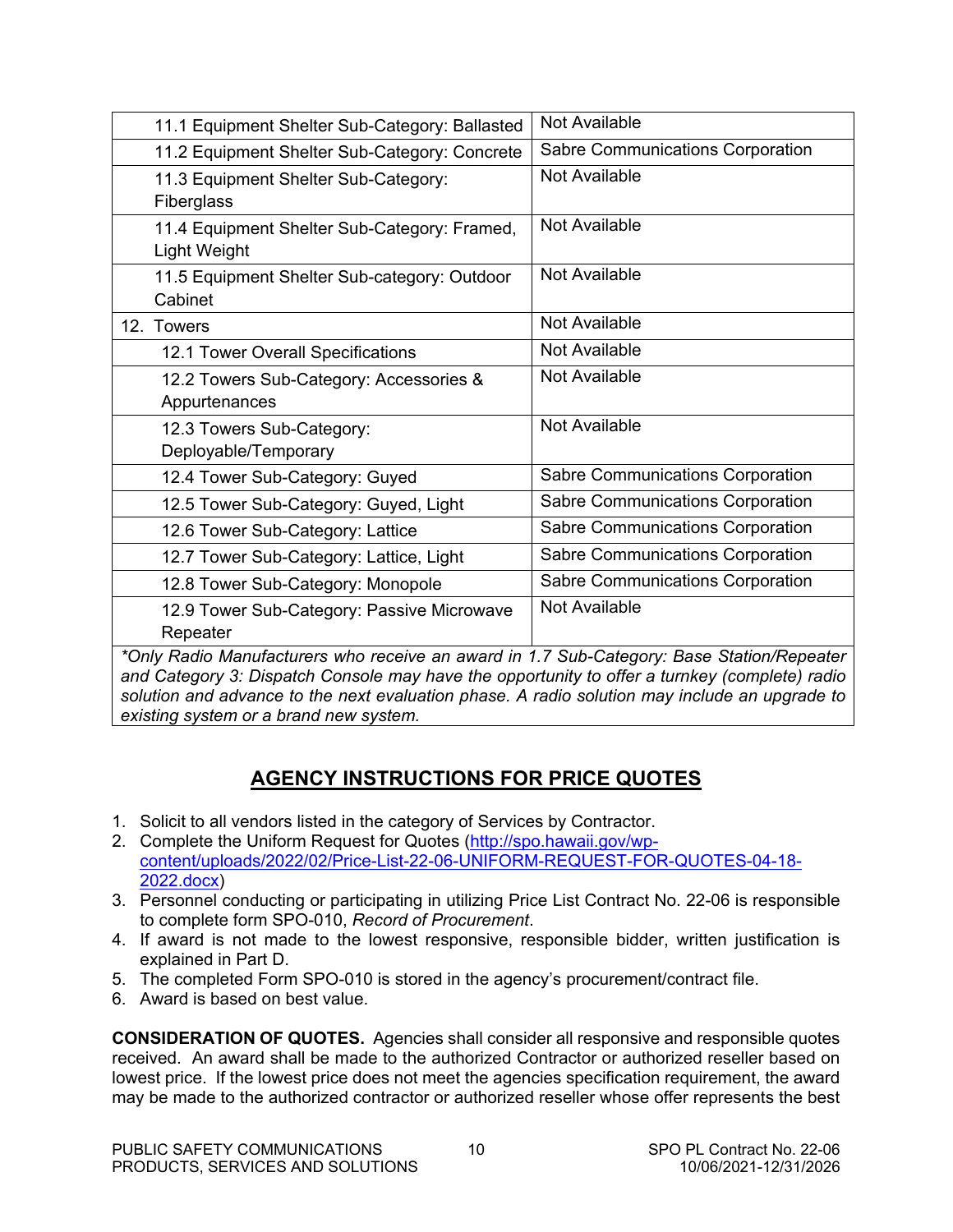value to the agency. Best value means the most advantageous offer determined by evaluating and comparing all relevant criteria in addition to price so that the offer meeting the overall combination that best services the agency is selected. These criteria may include, in addition to others, the total cost of ownership, performance, vendor history, quality of goods, services, delivery and proposed technical performance.

## **CONTRACTORS**

# **AND**

# **AUTHORIZED**

# **DEALERS**

# **CONTACT**

## **INFORMATION**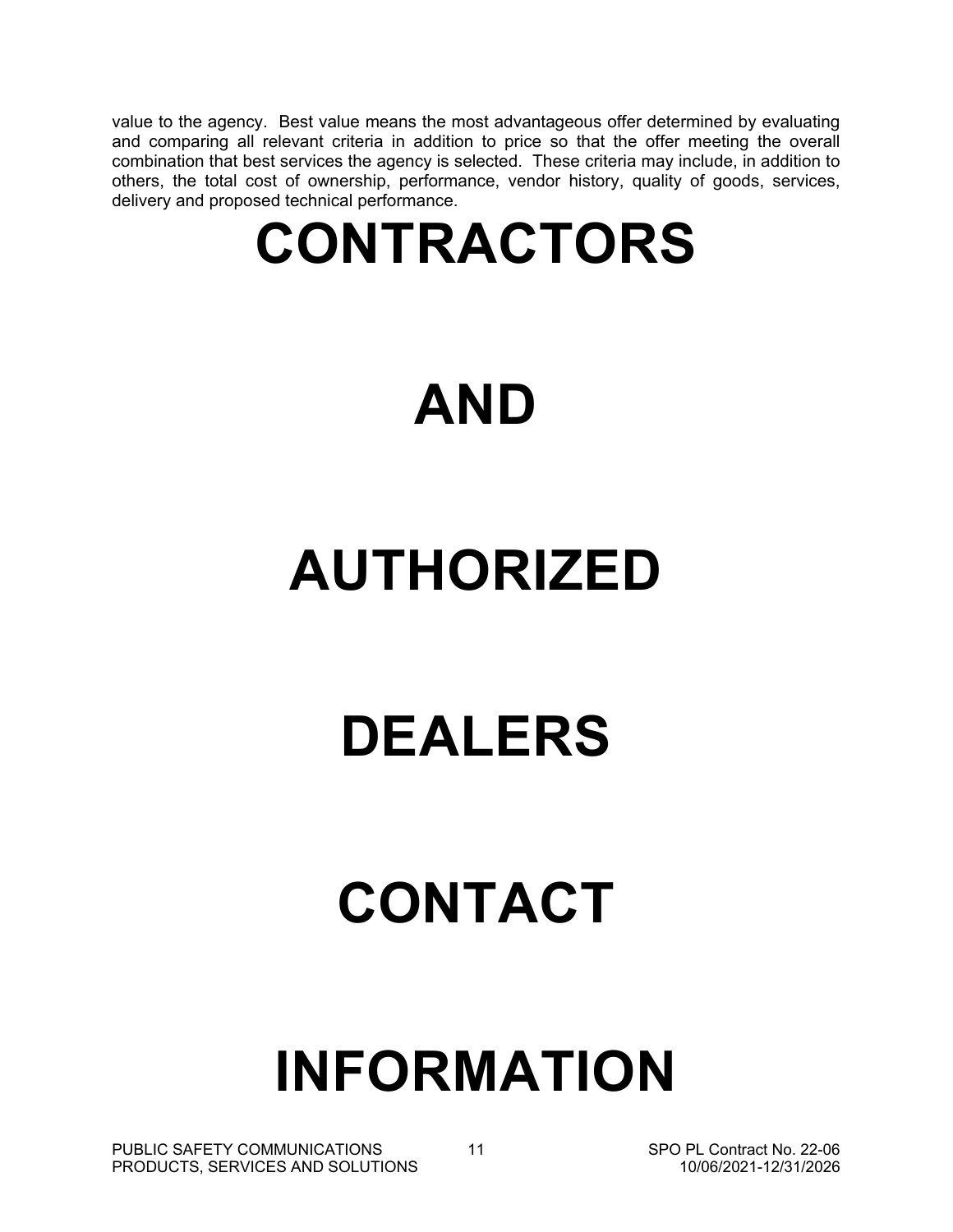<span id="page-11-0"></span>

To view American Power Systems pricing and specifications, go to:

[https://www.naspovaluepoint.org/portfolio/public-safety-communications-products](https://www.naspovaluepoint.org/portfolio/public-safety-communications-products-services-and-solutions/american-power-systems/)[services-and-solutions/american-power-systems/](https://www.naspovaluepoint.org/portfolio/public-safety-communications-products-services-and-solutions/american-power-systems/)

#### **For price quotes, contact American Power Systems LLC. Payment is made to American Power Systems LLC.**

### **American Power Systems LLC.**

Name: Mark Benson, Outside Sales Phone: (253) 859-6357 Email: [markbenson@ampowersys.com](mailto:markbenson@ampowersys.com)

### **Remit Payment To:**

American Power Systems LLC 1851 Central Place South #206 Kent, WA 98030 Vendor Code: 359855-00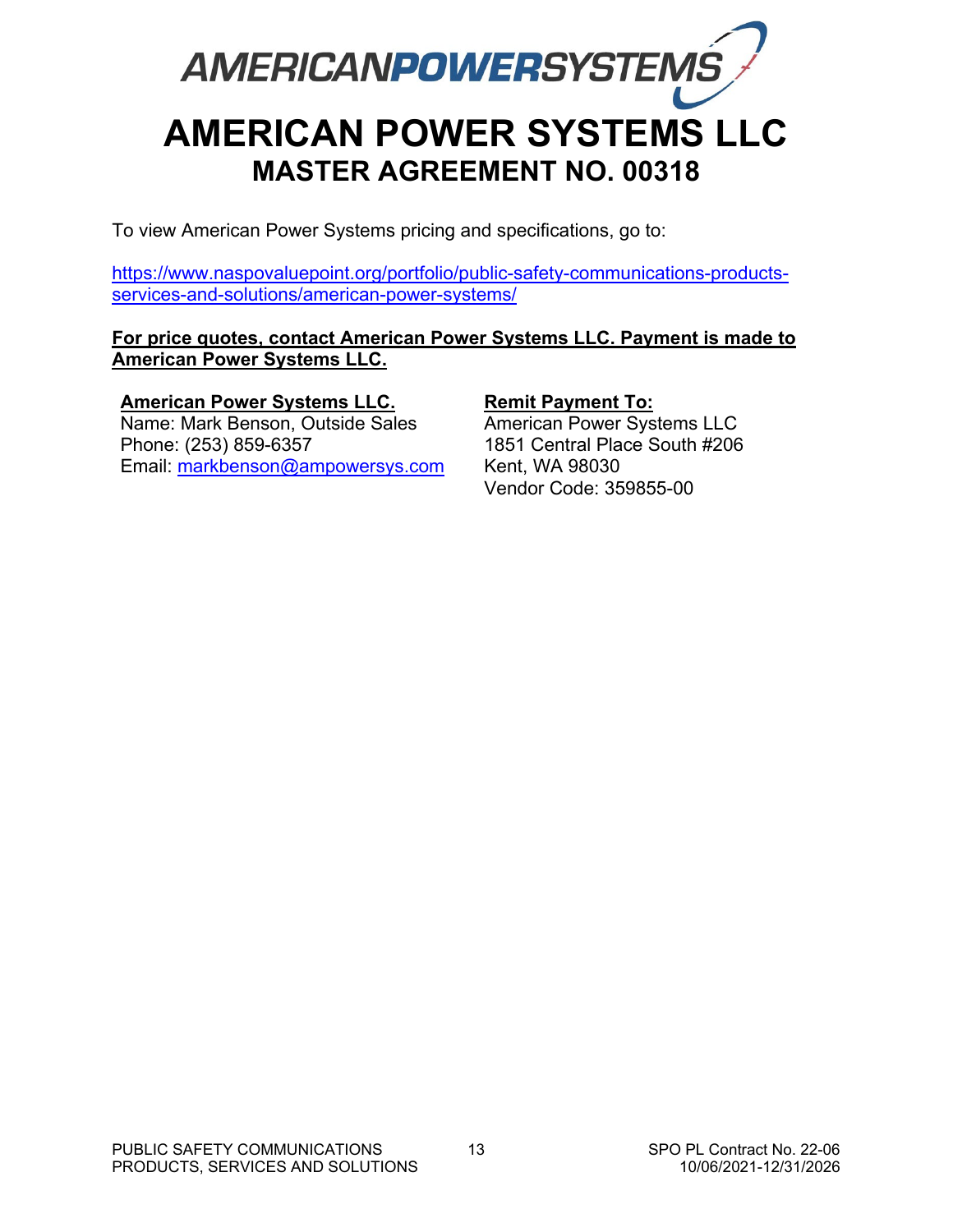<span id="page-12-0"></span>

To view Aviat U.S. Inc pricing and specifications, go to:

[https://www.naspovaluepoint.org/portfolio/public-safety-communications-products](https://www.naspovaluepoint.org/portfolio/public-safety-communications-products-services-and-solutions/aviat-networks/)[services-and-solutions/aviat-networks/](https://www.naspovaluepoint.org/portfolio/public-safety-communications-products-services-and-solutions/aviat-networks/)

### **For price quotes, contact Aviat U.S. Inc. Payment is made to: Aviat U.S. Inc.**

### **Aviat U.S. Inc**

Name: Laurent Brigdan Phone: (206) 340-1015 Email: [Laurent.Brigdan@Aviatnet.com](mailto:Laurent.Brigdan@Aviatnet.com)

### **Remit Payment To:**

Aviat U.S Inc Dept CH 16534 Palatine, IL 60055-6534 Vendor Code: 319038-00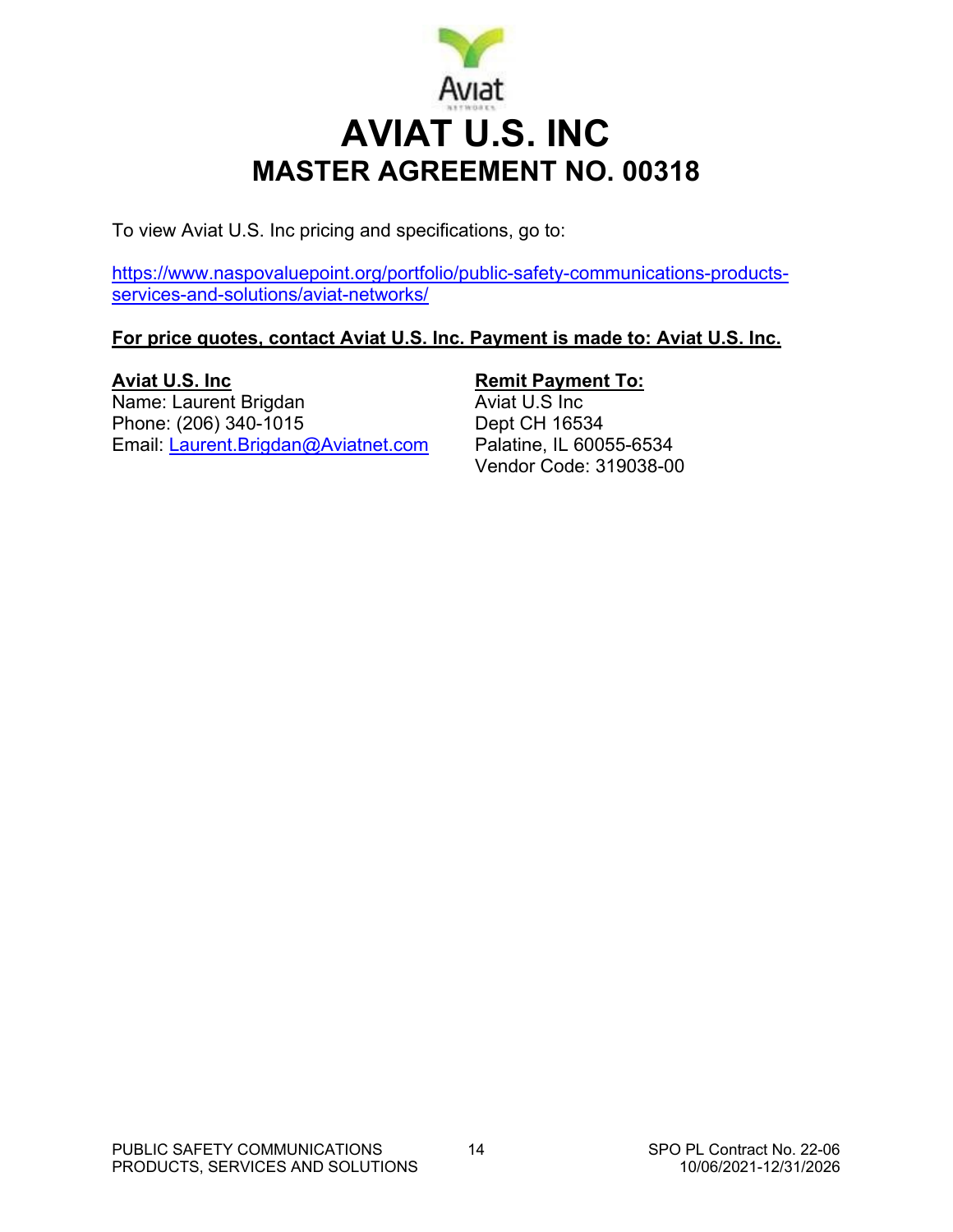

a Codan Company

### <span id="page-13-0"></span>**DANIELS ELECTRONICS LTD DBA CODAN COMMUNICATIONS MASTER AGREEMENT NO. 00318**

To view Daniels Electronics Ltd pricing and specifications, go to:

[https://www.naspovaluepoint.org/portfolio/public-safety-communications-products](https://www.naspovaluepoint.org/portfolio/public-safety-communications-products-services-and-solutions/daniels-electronics-inc-dba-codan-communications/)[services-and-solutions/daniels-electronics-inc-dba-codan-communications/](https://www.naspovaluepoint.org/portfolio/public-safety-communications-products-services-and-solutions/daniels-electronics-inc-dba-codan-communications/)

### **For price quotes, contact Daniels Electronics Ltd. Payment is made to Daniels Electronics Ltd.**

### **Daniels Electronics Ltd**

Name: Sophie Kather Phone: (425) 820-6363 Email: [zusstatecontracts@zetron.com](mailto:zusstatecontracts@zetron.com)

### **Remit Payment To:**

Daniels Electronics Ltd dba Codan Communications 43 Erie Street Victoria, B.C. V8V 1P8 Canada Vendor Code: 361294-00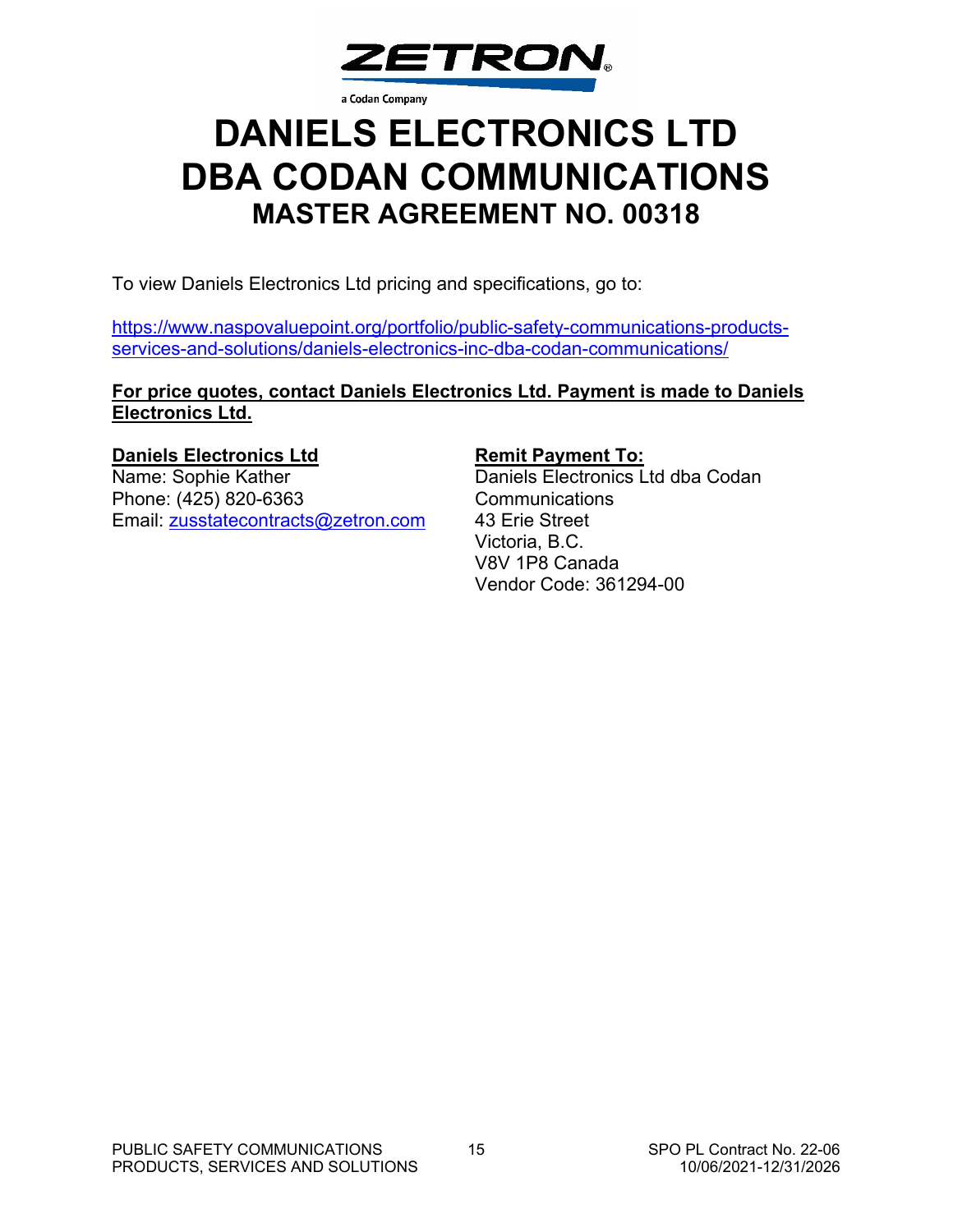### EF Johnson Technologies, Inc.

a JVCKENWOOD Company

### **E.F. JOHNSON COMPANY MASTER AGREEMENT NO. 00318**

<span id="page-14-0"></span>To view E.F. Johnson Company pricing and specifications, go to:

[https://www.naspovaluepoint.org/portfolio/public-safety-communications-products](https://www.naspovaluepoint.org/portfolio/public-safety-communications-products-services-and-solutions/ef-johnson-company/)[services-and-solutions/ef-johnson-company/](https://www.naspovaluepoint.org/portfolio/public-safety-communications-products-services-and-solutions/ef-johnson-company/) 

**For price quotes, contact E.F. Johnson Company. Payment is made to E.F. Johnson Company or its authorized dealers.** 

**E.F. Johnson Company** Name: John Daly Phone: (972) 819-0731 Email: [john.daly@efji.com](mailto:john.daly@efji.com)

### **Remit Payment To:**

E.F. Johnson Company P.O. Box 842586 Dallas, TX 75284-2586 Vendor Code: 312875-03

### **Authorized Dealer**

**Harmer Radio & Electronics Inc** 300 Hoohana St Kahului, HI 96732 Vendor Code: 230555-00 Name: Mark Harmer Phone: (808) 877-8082 Email: mark@harmercommunications.com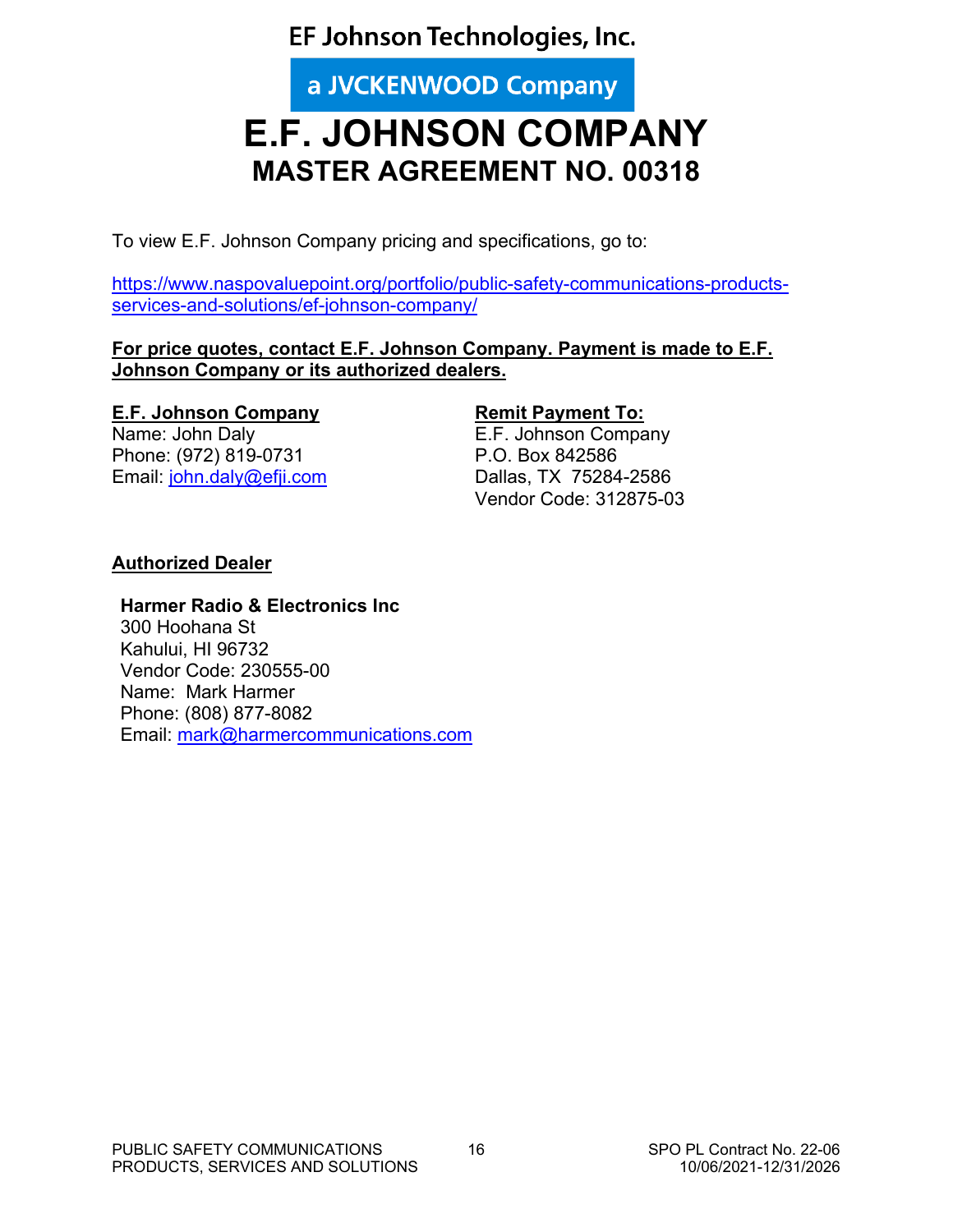

### <span id="page-15-0"></span>**ERGOFLEX SYSTEMS INC DBA XYBIX SYSTEMS INC MASTER AGREEMENT NO. 00318**

To view Xybix Systems Inc pricing and specifications, go to:

[https://www.naspovaluepoint.org/portfolio/public-safety-communications-products](https://www.naspovaluepoint.org/portfolio/public-safety-communications-products-services-and-solutions/ergoflex-dba-xybix-systems/)[services-and-solutions/ergoflex-dba-xybix-systems/](https://www.naspovaluepoint.org/portfolio/public-safety-communications-products-services-and-solutions/ergoflex-dba-xybix-systems/)

### **For price quotes, contact Xybix Systems Inc or its authorized dealers. Payment is made to Xybix Systems Inc**

### **Xybix Systems Inc**

Name: Ken Carson Phone: (303) 683-5656 Email: [kenc@xybix.com](mailto:kenc@xybix.com)

### **Remit Payment To:**

Xybix Systems Inc 8207 Southpark Cir Littleton, CO 80120 Vendor Code: 354017-00

### **Authorized Dealer:**

### **Office Doctor Inc**

3207 Hinano St Honolulu, HI 96815 Phone: (808) 735-3678

### **Royal Hawaiin Movers Inc.**

16-195 Williama St. Keaau HI 96749 Phone: (808) 934-7411

#### **Office Pavilion Contract Furnishers of Hawaii**  50 S Beretania St. Honolulu 96813 Phone (808) 941-8299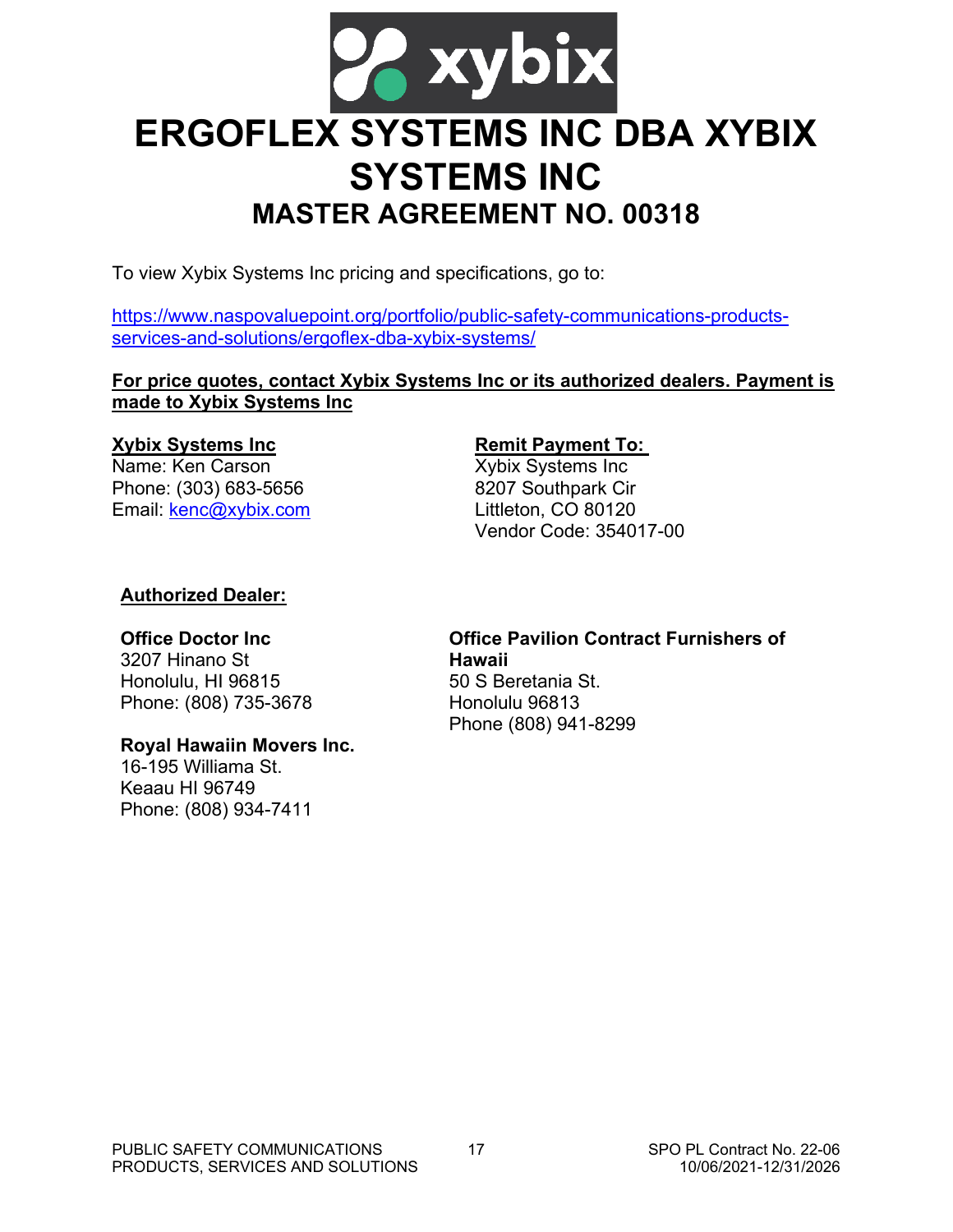<span id="page-16-0"></span>

### **FREEDOM COMMUNICATION TECHNOLOGIES INC MASTER AGREEMENT NO. 00318**

To view Freedom Communication Technologies Inc pricing and specifications, go to:

[https://www.naspovaluepoint.org/portfolio/public-safety-communications-products](https://www.naspovaluepoint.org/portfolio/public-safety-communications-products-services-and-solutions/freedom-communication-technologies/)[services-and-solutions/freedom-communication-technologies/](https://www.naspovaluepoint.org/portfolio/public-safety-communications-products-services-and-solutions/freedom-communication-technologies/)

**For price quotes, contact Freedom Communication Technologies Inc or its authorized dealers. Payment is made to Freedom Communication Technologies Inc**

**Freedom Communication Technologies Inc** Name: Ed Mick Phone: (903) 985-8238 Email: [ed.mick@astronics.com](mailto:ed.mick@astronics.com)

**Remit Payment To:** Freedom Communication Technologies Inc 2002 Synergy Blvd., Ste 200 Kilgore, TX 75662 Vendor Code: 360657-00

### **Authorized Dealer**

The Sales Group Dana Hanford, Principal (206) 660-7147 [dana@thesalesgroup.com](mailto:dana@thesalesgroup.com)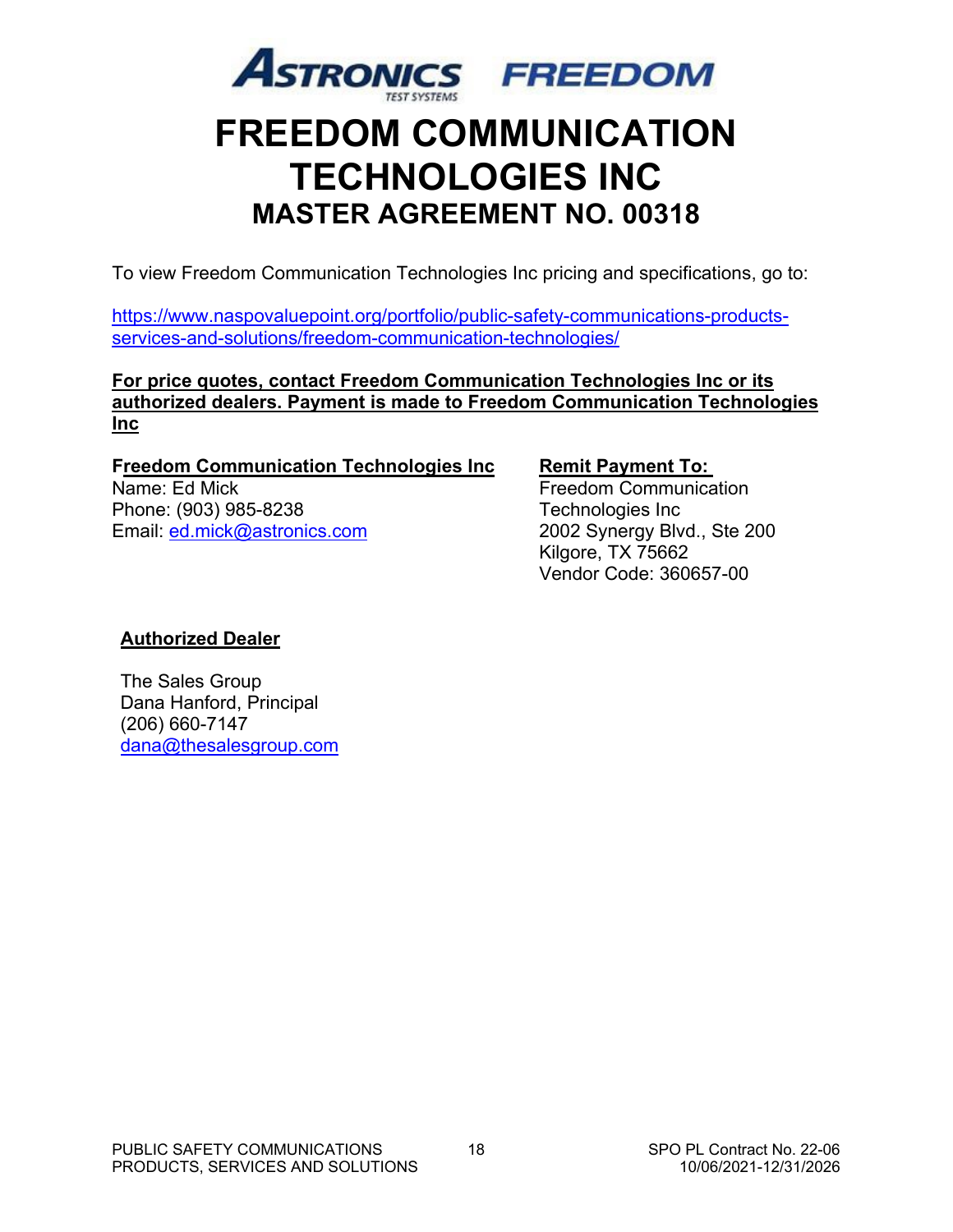## **ICOM ICOM AMERICA INC MASTER AGREEMENT NO. 00318**

<span id="page-17-0"></span>To view Icom America pricing and specifications, go to:

[https://www.naspovaluepoint.org/portfolio/public-safety-communications-products](https://www.naspovaluepoint.org/portfolio/public-safety-communications-products-services-and-solutions/icom-america/)[services-and-solutions/icom-america/](https://www.naspovaluepoint.org/portfolio/public-safety-communications-products-services-and-solutions/icom-america/)

#### **For price quotes, contact Government Customer Service at Icom America Inc. Payment is made to Icom America Inc.**

Phone: (800) 306-1403 Fax: (425) 450-6063 Email: [govsales@icomamerica.com](mailto:govsales@icomamerica.com) 

### **Territory Sales Manager**

Name: Tim Thometz Cell: (425) 553-8824 Phone: (425) 586-6347 Email: [TimT@icomamerica.com](mailto:TimT@icomamerica.com) 

#### **Contract Administration**

Name: Kristina Pickering Phone: (425) 450-6092 Email: [SalesContracts@IcomAmerica.com](mailto:SalesContracts@IcomAmerica.com) 

### **Icom America Inc.**

Name: Scott Latta Phone: (425) 450-6047 Email: [Credit@IcomAmerica.com](mailto:Credit@IcomAmerica.com) 

### **Remit Payment To:**

Icom America Inc PO Box 51406 Los Angeles, CA 90051-5406 Vendor Code: 352397-00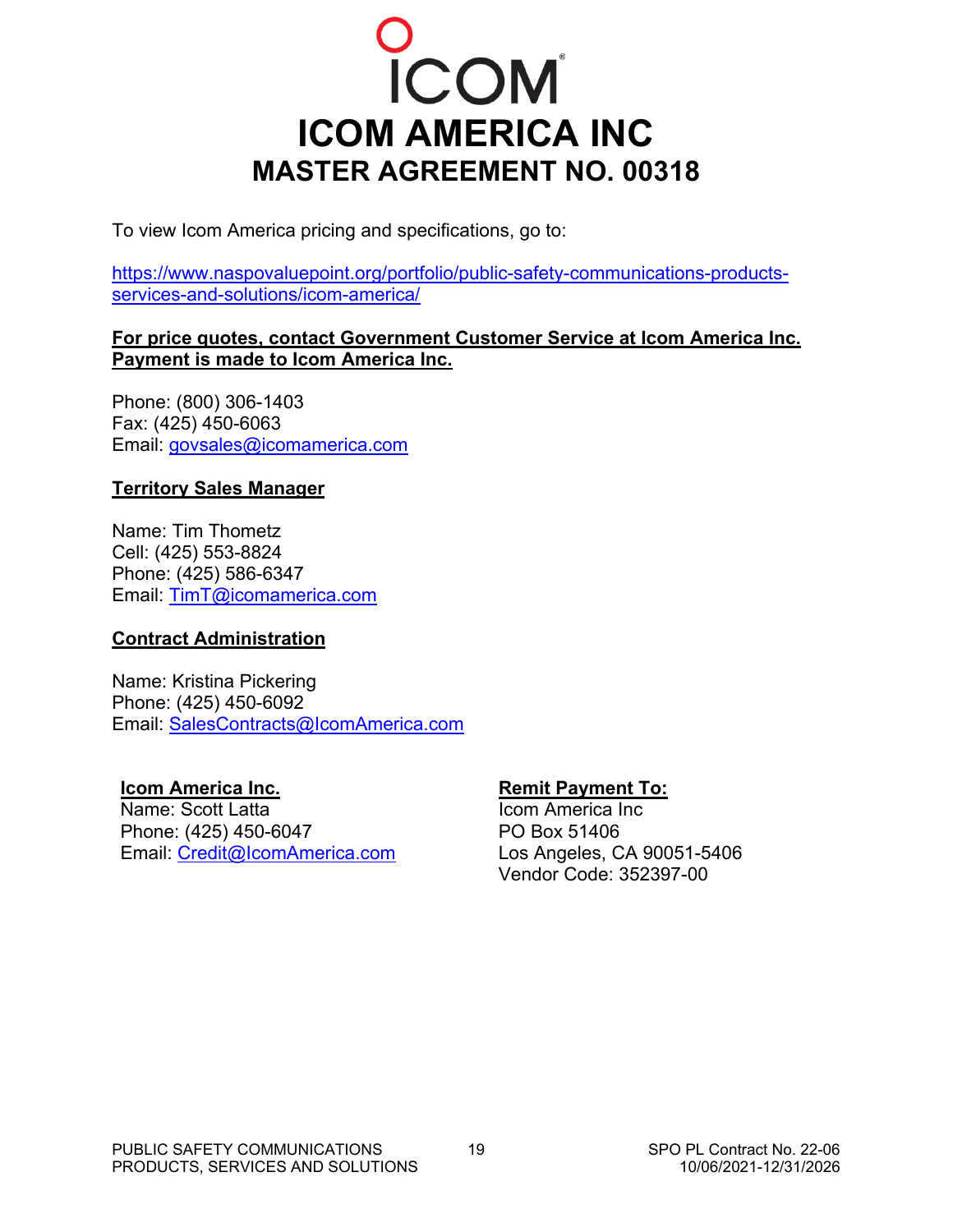### <span id="page-18-0"></span>**ENTERTALK** ritical Information Systems **INTERTALK CRITICAL INFORMATION SYSTEMS INC MASTER AGREEMENT NO. 00318**

To view InterTalk Critical Information Systems Inc pricing and specifications, go to:

[https://www.naspovaluepoint.org/portfolio/public-safety-communications-products](https://www.naspovaluepoint.org/portfolio/public-safety-communications-products-services-and-solutions/intertalk-critical-information-systems/)[services-and-solutions/intertalk-critical-information-systems/](https://www.naspovaluepoint.org/portfolio/public-safety-communications-products-services-and-solutions/intertalk-critical-information-systems/) 

### **For price quotes, contact InterTalk Critical Information Systems Inc. Payment is made to InterTalk Critical Information Systems Inc.**

InterTalk Critical Information Systems Inc Name: Jeff Kelly Phone: 1-833-554-2855 Email: [sales@intertalksystems.com](mailto:sales@intertalksystems.com) or [jkelly@intertalksystems.com](mailto:jkelly@intertalksystems.com)

**Remit Payment To:**  InterTalk Critical Information Systems Attn: Jennifer Oldham 371 Cutler Ave Dartmouth, Nova Scotia B3B 0J5 Canada Vendor Code: 361158-00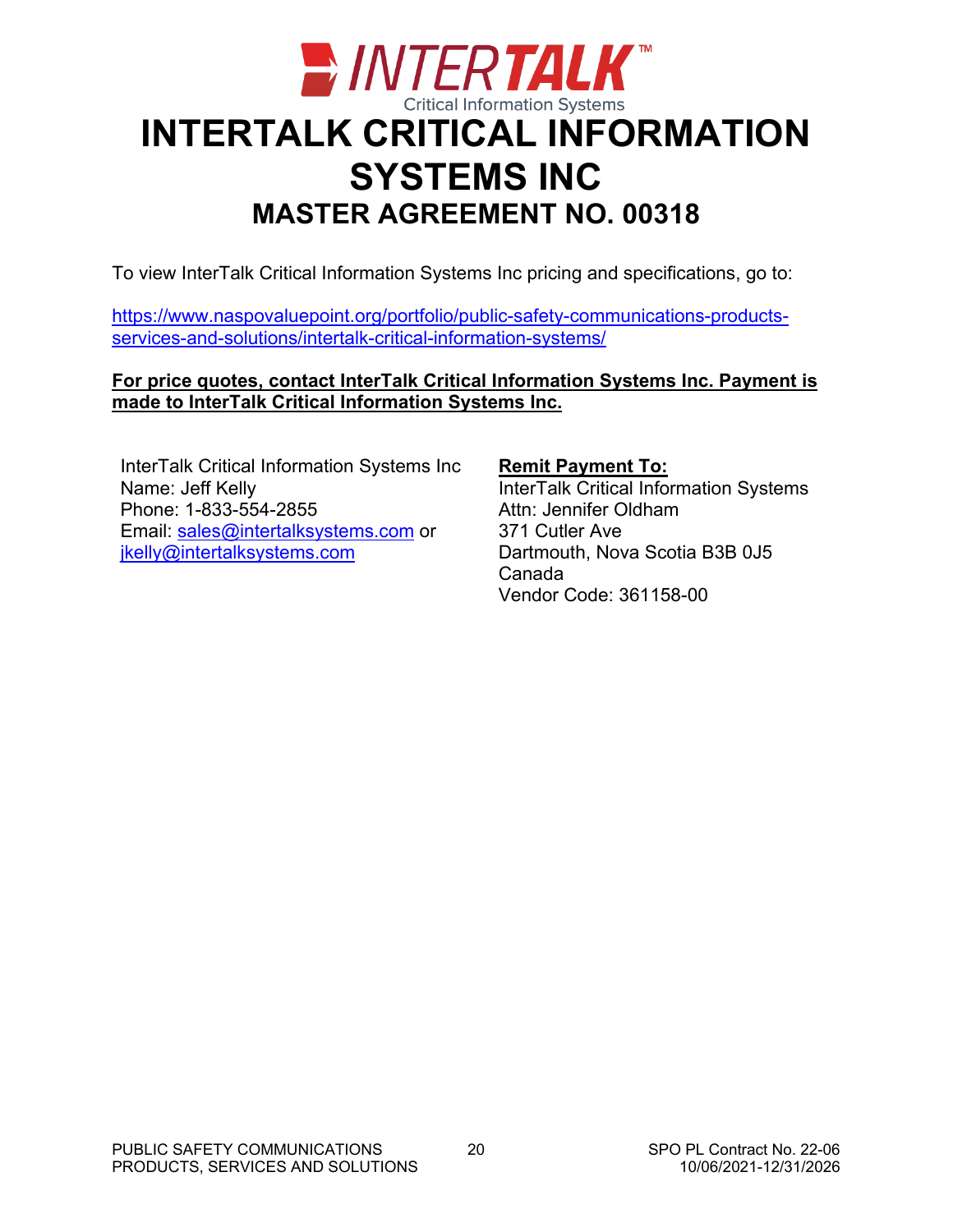## **JVCKENWOOD**

<span id="page-19-0"></span>"Use of the JVCKENWOOD USA Logo is only permitted to be utilized for the reasoning provided and that the State of Hawaii is not permitted to utilize this for any other purposes, such as marketing efforts. This logo is protected and only for JVCK internal use with minimal exceptions."

### **JVCKENWOOD USA CORPORATION MASTER AGREEMENT NO. 00318**

To view JVCKenwood USA Corporation pricing and specifications, go to:

[https://www.naspovaluepoint.org/portfolio/public-safety-communications-products](https://www.naspovaluepoint.org/portfolio/public-safety-communications-products-services-and-solutions/jvc-kenwood-usa-corporation/)[services-and-solutions/jvc-kenwood-usa-corporation/](https://www.naspovaluepoint.org/portfolio/public-safety-communications-products-services-and-solutions/jvc-kenwood-usa-corporation/)

**For price quotes, contact JVCKenwood USA Corporation or its authorized dealers. Payment is made to JVCKenwood USA Corporation or its authorized dealers.**

#### **JVCKenwood USA Corporation**

Name: April Peterson Phone: (310) 761-8213 Email: [apeterson@us.jvckenwood.com](mailto:apeterson@us.jvckenwood.com)

### **Remit Payment To:**

JVCKenwood USA Corporation PO Box 22745 Long Beach, CA 90801-5745 Vendor Code: 360701-00

### **Authorized Dealer:**

### **Avitech LLC**

1206 Punua Way Kailua, HI 96734 Vendor Code: 331737-00 Phone: (808) 593-7600

#### **Harmer Radio and Electronics Inc.**

300 Hoohana Street Kahului, HI 96732-2465 Vendor Code: 230555-00 Phone: (808) 877-8082

### **CQ Communications Inc**

1111 Dillingham Blvd, Ste E7 Honolulu, HI 96817 Vendor Code: 257659-00 Phone: (808) 841-9696

### **Starcom Wireless Inc**

PO Box 2228 Aiea, HI 96701 Vendor Code: 323866-01 Phone: (808) 845-7827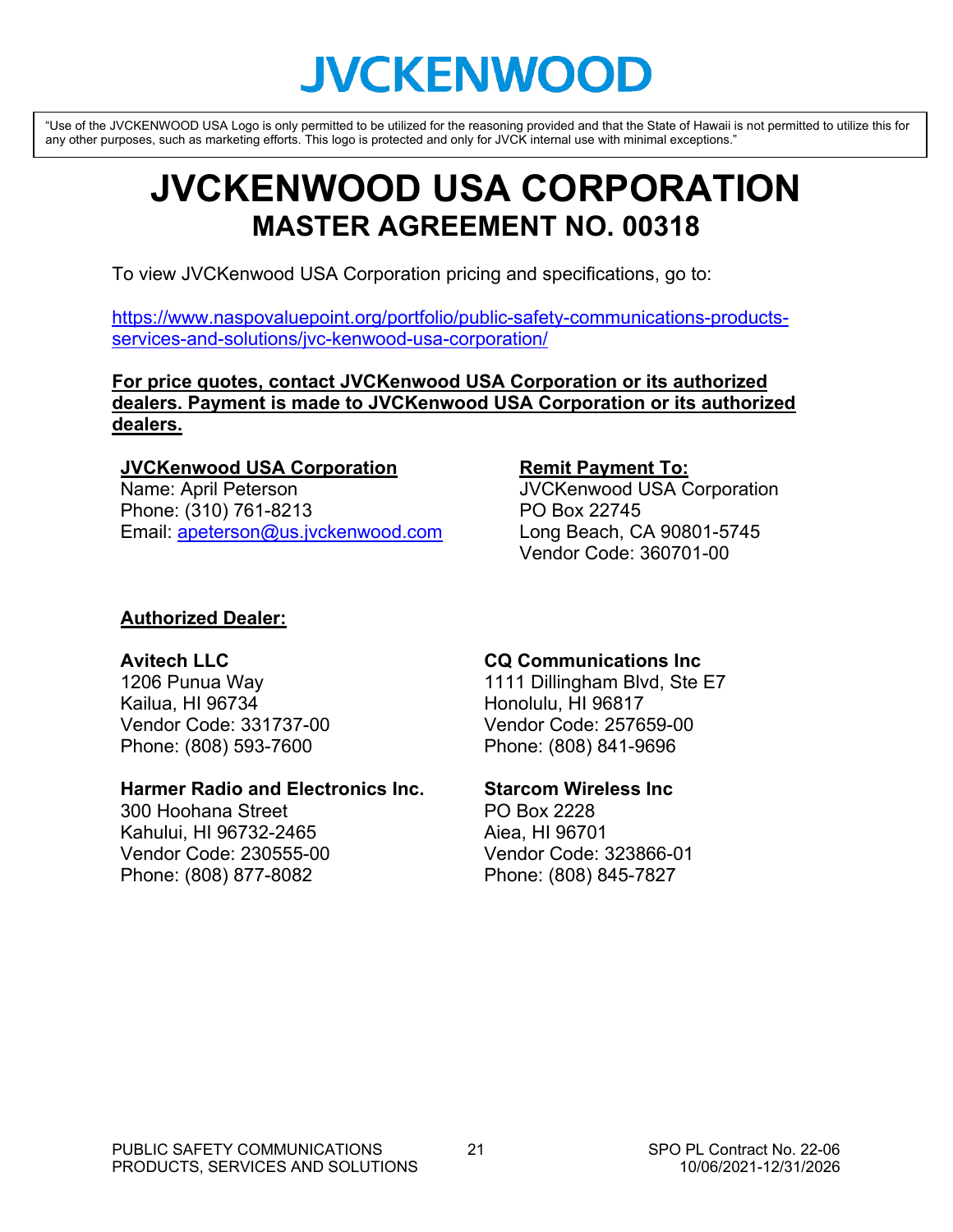

### <span id="page-20-0"></span>**L3HARRIS TECHNOLOGIES, INC. MASTER AGREEMENT NO. 00318**

To view L3Harris Technologies Inc pricing and specifications, go to:

[https://www.naspovaluepoint.org/portfolio/public-safety-communications-products](https://www.naspovaluepoint.org/portfolio/public-safety-communications-products-services-and-solutions/l3harris-technologies-inc/)[services-and-solutions/l3harris-technologies-inc/](https://www.naspovaluepoint.org/portfolio/public-safety-communications-products-services-and-solutions/l3harris-technologies-inc/)

### **For price quotes, contact L3Harris Technologies Inc or its authorized dealers. Payment is made to L3Harris Technologies Inc or its authorized dealers.**

### **L3Harris Technologies Inc**

Name: PSPC Customer Focus Phone: 1-800-368-3277 Opt. # Email: [PSPC\\_CustFocus@L3Harris.com](mailto:PSPC_CustFocus@L3Harris.com)

### **Remit Payment To:**

L3Harris Technologies Inc PO Box 419436 Boston, MA 02241-9436 Vendor Code: 356704-01

### **Authorized Dealer:**

### **Harmer Radio Electronics Inc**

310-9 Alamaha St Kahului, HI 96732 Vendor Code: 230555-01 Contact: Mark Harmer Phone: (808) 877-8082 Fax (808) 877-8084 Email: [Mark@harmercommunications.com;](mailto:Mark@harmercommunications.com) [bonnie@harmercommunications.com;](mailto:bonnie@harmercommunications.com)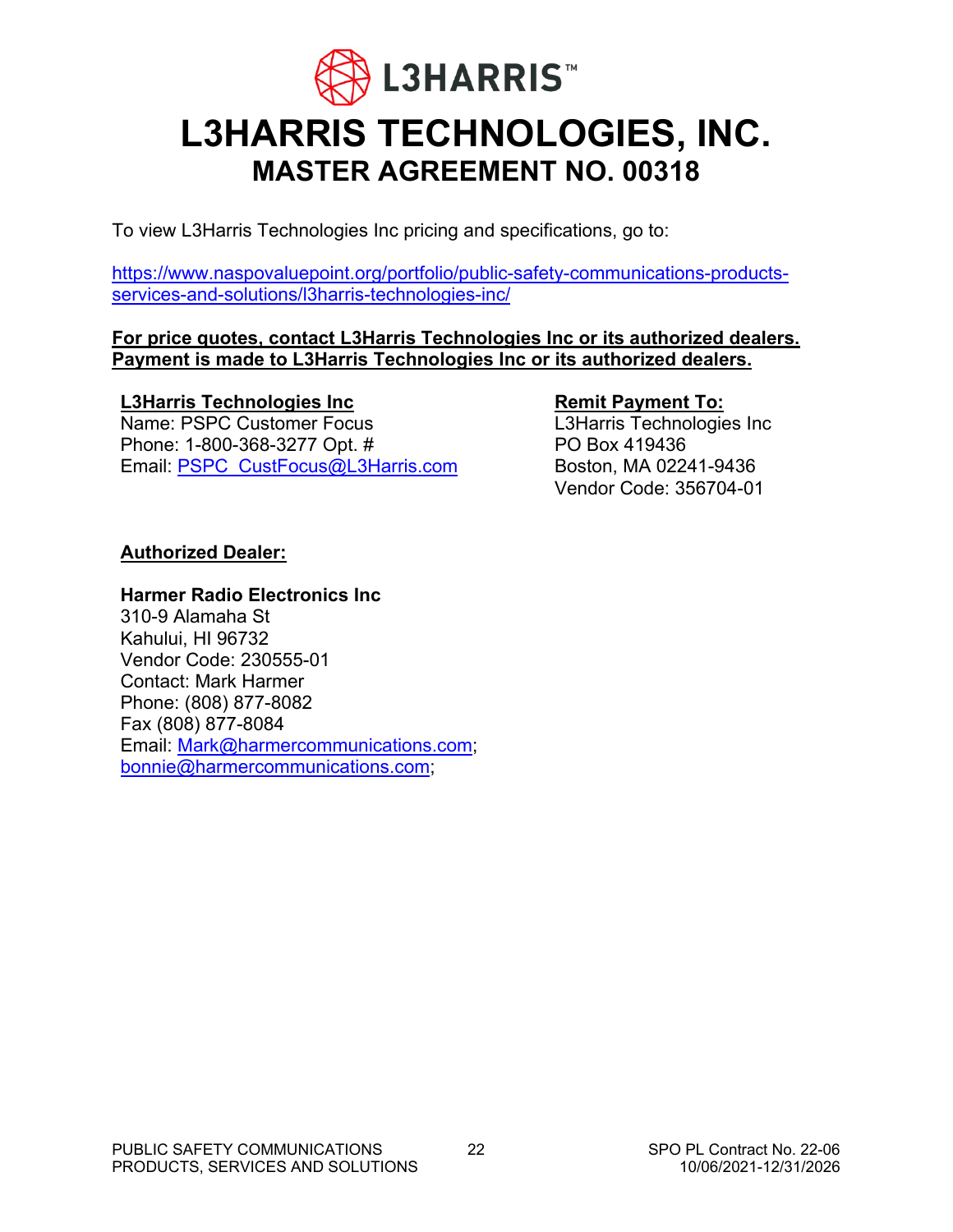### <span id="page-21-0"></span>**Microwave NETWORKS MICROWAVE NETWORKS, INC. MASTER AGREEMENT NO. 00318**

To view Microwave Networks pricing and specifications, go to:

[https://www.naspovaluepoint.org/portfolio/public-safety-communications-products](https://www.naspovaluepoint.org/portfolio/public-safety-communications-products-services-and-solutions/microwave-networks/)[services-and-solutions/microwave-networks/](https://www.naspovaluepoint.org/portfolio/public-safety-communications-products-services-and-solutions/microwave-networks/) 

### **For price quotes, contact Microwave Networks, Inc. Payment is made to Microwave Networks, Inc.**

### **Microwave Networks, Inc.**

Name: Itai Farchi Phone: (281) 263-6769 Email: [ItaiF@microwavenetworks.com](mailto:ItaiF@microwavenetworks.com)

### **Remit Payment To:**

Microwave Networks Inc PO Box 11600 Newark, NJ 07101-5800 Vendor Code: 359787-00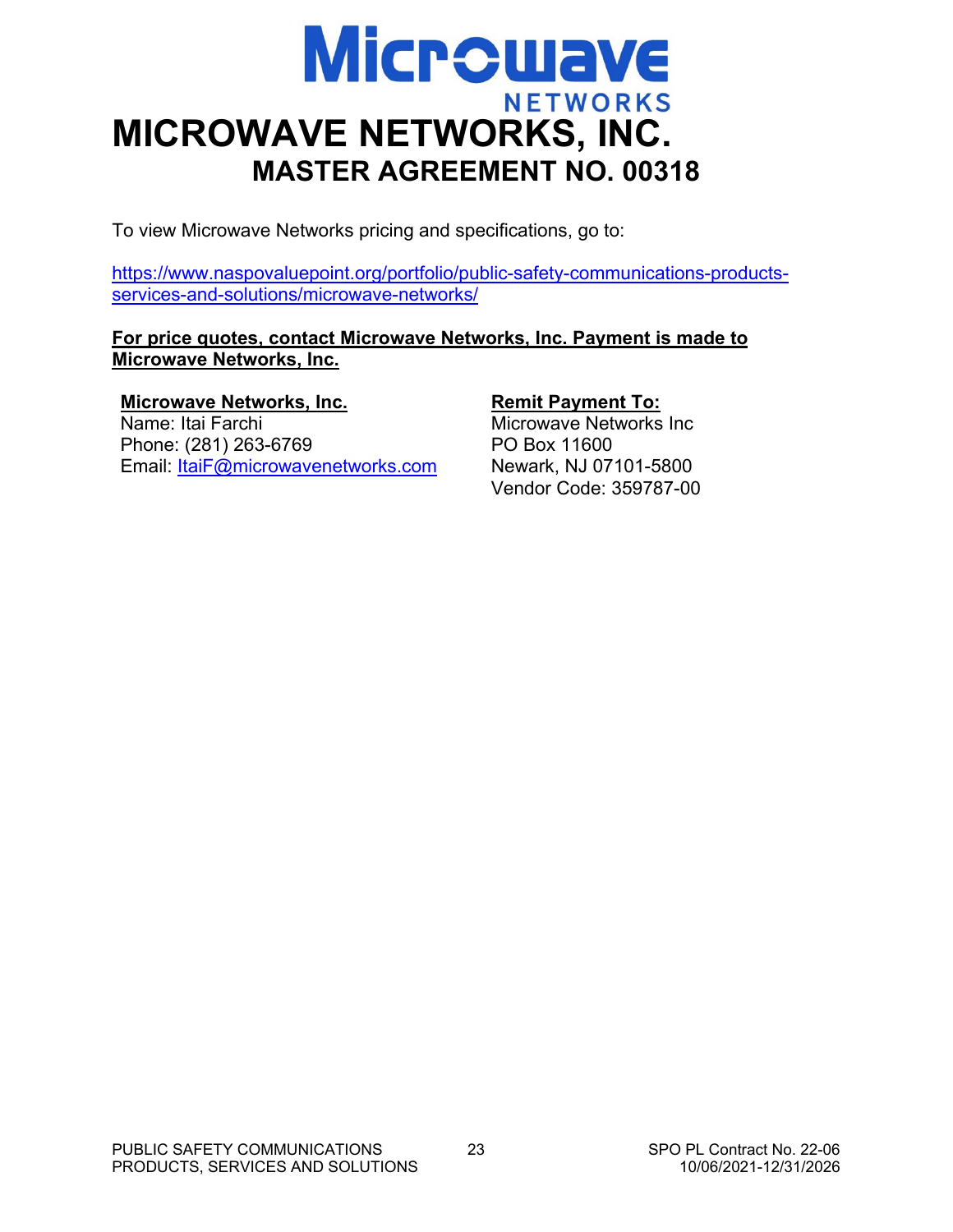

### <span id="page-22-0"></span>**NOKIA OF AMERICA CORPORATION MASTER AGREEMENT NO. 00318**

To view Nokia of America Corporation pricing and specifications, go to:

[https://www.naspovaluepoint.org/portfolio/public-safety-communications-products](https://www.naspovaluepoint.org/portfolio/public-safety-communications-products-services-and-solutions/nokia-of-america-corporation/)[services-and-solutions/nokia-of-america-corporation/](https://www.naspovaluepoint.org/portfolio/public-safety-communications-products-services-and-solutions/nokia-of-america-corporation/)

### **For price quotes, contact Nokia of America Corporation. Payment is made to Nokia of America Corporation.**

### **Nokia of America Corporation**

Name: Desiree Obleton Phone: (214) 713-4226 Email: [desiree.obleton@nokia.com](mailto:desiree.obleton@nokia.com)

#### **Remit Payment To:**

Nokia of America Corporation PO Box 911476 Accounts Receivable Dallas, TX 75391-1476 Vendor Code: 360624-00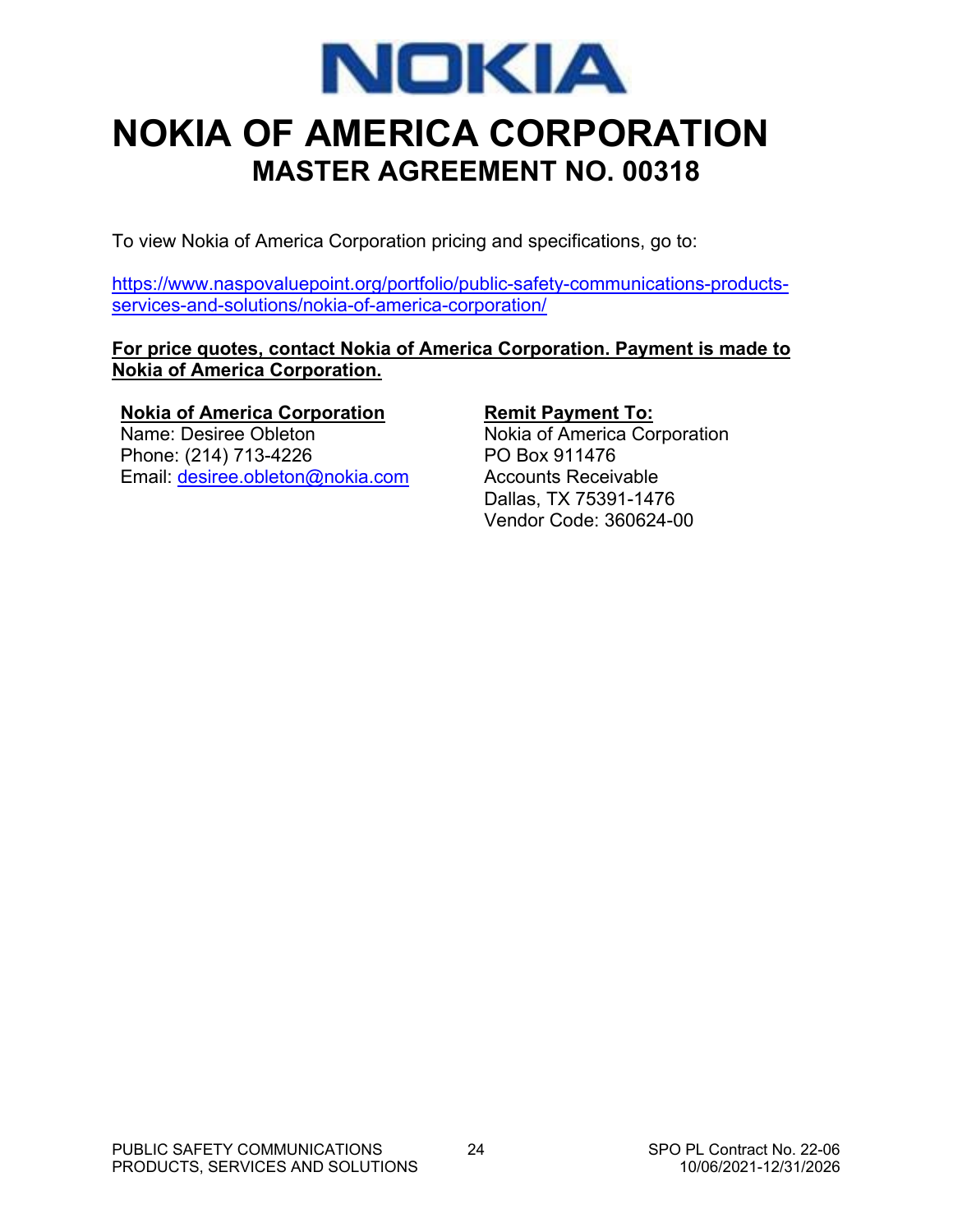

### <span id="page-23-0"></span>**POWER PRODUCTS UNLIMITED, LLC. MASTER AGREEMENT NO. 00318**

To view Power Products Unlimited, Inc. pricing and specifications, go to:

[https://www.naspovaluepoint.org/portfolio/public-safety-communications-products](https://www.naspovaluepoint.org/portfolio/public-safety-communications-products-services-and-solutions/power-products-unlimited/)[services-and-solutions/power-products-unlimited/](https://www.naspovaluepoint.org/portfolio/public-safety-communications-products-services-and-solutions/power-products-unlimited/) 

### **For price quotes, contact Power Products Unlimited, LLC. Payment is made to Power Products Unlimited, LLC.**

### **Power Products Unlimited, LLC.**

Name: Diane Morreale Phone: (678) 292-2043 Fax: (770) 569-1844 Email: [diane@powerproducts.com](mailto:diane@powerproducts.com)

#### **Remit Payment To:**

Power Products Unlimited, LLC. 2170 Brandon Trail Alpharetta, GA 30004 Vendor Code: 342646-00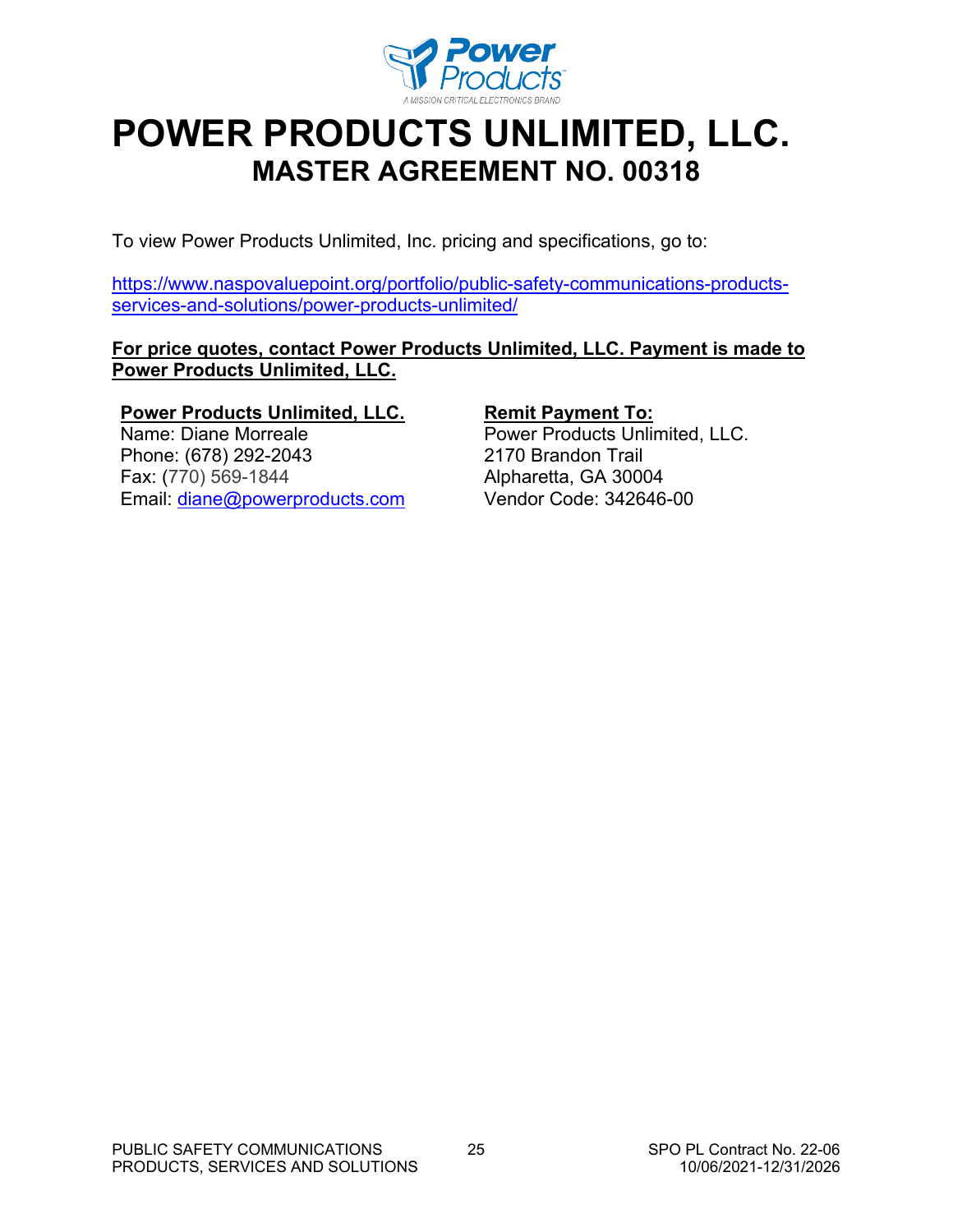

### <span id="page-24-0"></span>**PYRAMID DESIGN AND MANUFACTURING INC DBA PYRAMID COMMUNICATIONS MASTER AGREEMENT NO. 00318**

To view Pyramid Communications pricing go to:

[https://www.naspovaluepoint.org/portfolio/public-safety-communications-products](https://www.naspovaluepoint.org/portfolio/public-safety-communications-products-services-and-solutions/pyramid-communications/)[services-and-solutions/pyramid-communications/](https://www.naspovaluepoint.org/portfolio/public-safety-communications-products-services-and-solutions/pyramid-communications/) 

### **For price quotes, contact Pyramid Communications. Payment is made to Pyramid Communications.**

### **Pyramid Communications**

Contact: Chris Carbajal Phone: (714) 901-5462 Fax: (714) 901-5472 Email: [Chris@pyramidcomm.com](mailto:Chris@pyramidcomm.com)

### **Remit Payment To:**

Pyramid Communications 37 Shield Irvine, CA 92618 Vendor Code: 359659-00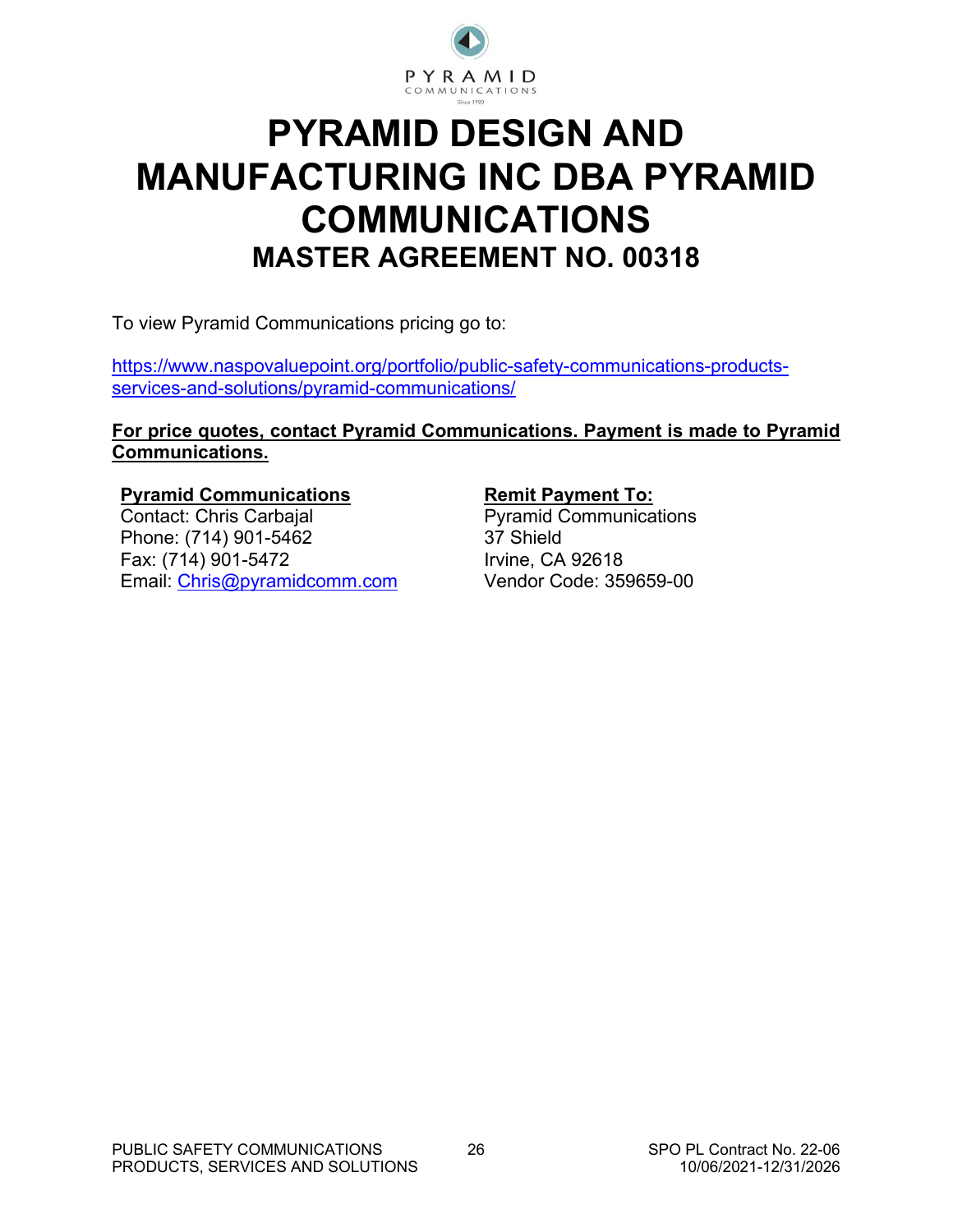<span id="page-25-0"></span>

To view Sabre Communications Corporation pricing and specifications, go to:

[https://www.naspovaluepoint.org/portfolio/public-safety-communications-products](https://www.naspovaluepoint.org/portfolio/public-safety-communications-products-services-and-solutions/sabre-communications-corporation/)[services-and-solutions/sabre-communications-corporation/](https://www.naspovaluepoint.org/portfolio/public-safety-communications-products-services-and-solutions/sabre-communications-corporation/) 

**For price quotes, contact Sabre Communications Corporation. Payment is made to Sabre Communications Corporation.**

### **Sabre Communications Corporation**

Name: Ray Vernon Phone: (443) 282-8671 Email: [rvernon@sabreindustries.com](mailto:rvernon@sabreindustries.com) **Remit Payment To:** Sabre Communications Corporation P.O. Box 658 Sioux City, IA 51102 Vendor Code: 359823-00 Attn: Bonnie Fiscus Email: [bjfiscus@sabreindustries.com](mailto:bjfiscus@sabreindustries.com)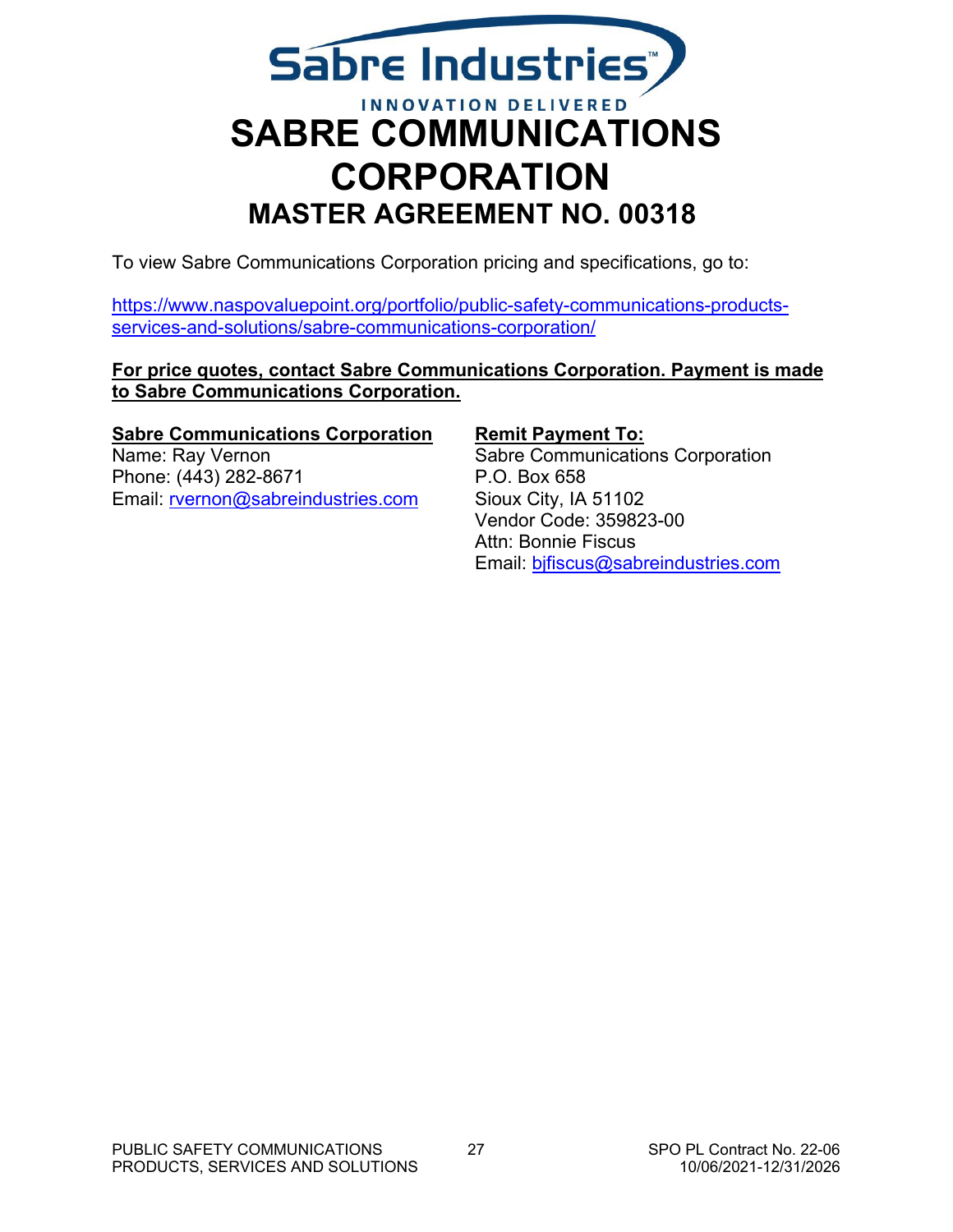

### <span id="page-26-0"></span>siae microelettronica **SIAE MICROELETTRONICA INC MASTER AGREEMENT NO. 00318**

To view SIAE Microelettronica Inc pricing go to:

[https://www.naspovaluepoint.org/portfolio/public-safety-communications-products](https://www.naspovaluepoint.org/portfolio/public-safety-communications-products-services-and-solutions/siae-microelettronica/)[services-and-solutions/siae-microelettronica/](https://www.naspovaluepoint.org/portfolio/public-safety-communications-products-services-and-solutions/siae-microelettronica/)

### **For price quotes, contact SIAE Microelettronica Inc. Payment is made to SIAE Microelettronica Inc.**

### **Pyramid Communications**

Contact: Randy Montoya Phone: (425) 273-0440 Email: [Randy.Montoya@siaemic.com](mailto:Randy.Montoya@siaemic.com)

### **Remit Payment To:**

SIAE Microelettronica Inc C/O EFPR Solutions 100 S Clinton Ave STE 1500 Rochester, NY 14604 Vendor Code: 359701-00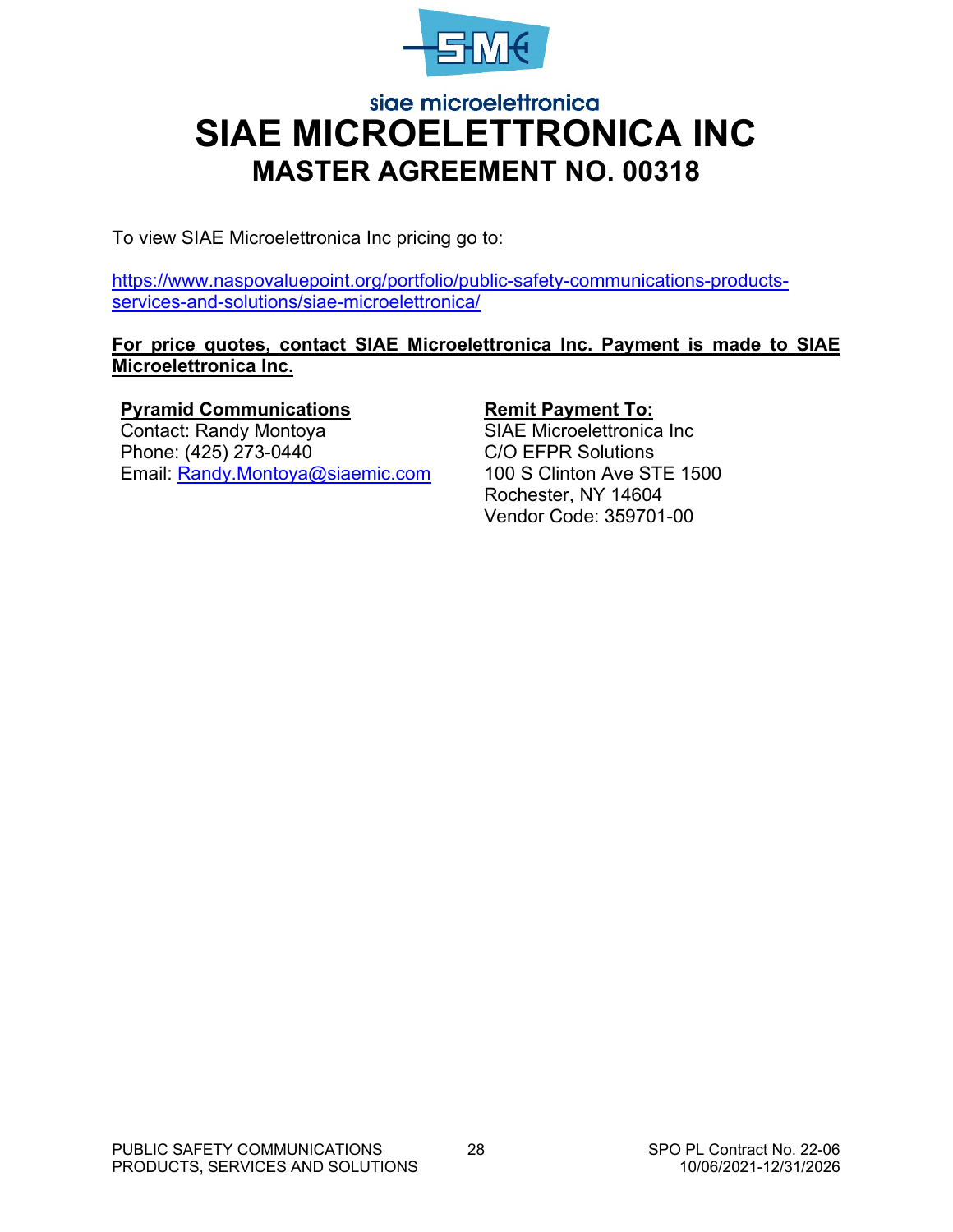<span id="page-27-0"></span>

To view Tait North America Inc pricing and specifications, go to:

[https://www.naspovaluepoint.org/portfolio/public-safety-communications-products](https://www.naspovaluepoint.org/portfolio/public-safety-communications-products-services-and-solutions/tait-north-america/)[services-and-solutions/tait-north-america/](https://www.naspovaluepoint.org/portfolio/public-safety-communications-products-services-and-solutions/tait-north-america/)

### **For price quotes, contact Tait North America Inc. Payment is made to Tait North America Inc.**

### **Tait North America Inc**

Name: Walter Bolil Phone: (281) 703-0480 Email: [walter.bolil@taitradio.com](mailto:walter.bolil@taitradio.com) 

### **Remit Payment To:**

Tait North America Inc 15354 Park Row Houston, TX 77084 Vendor Code: 360729-00